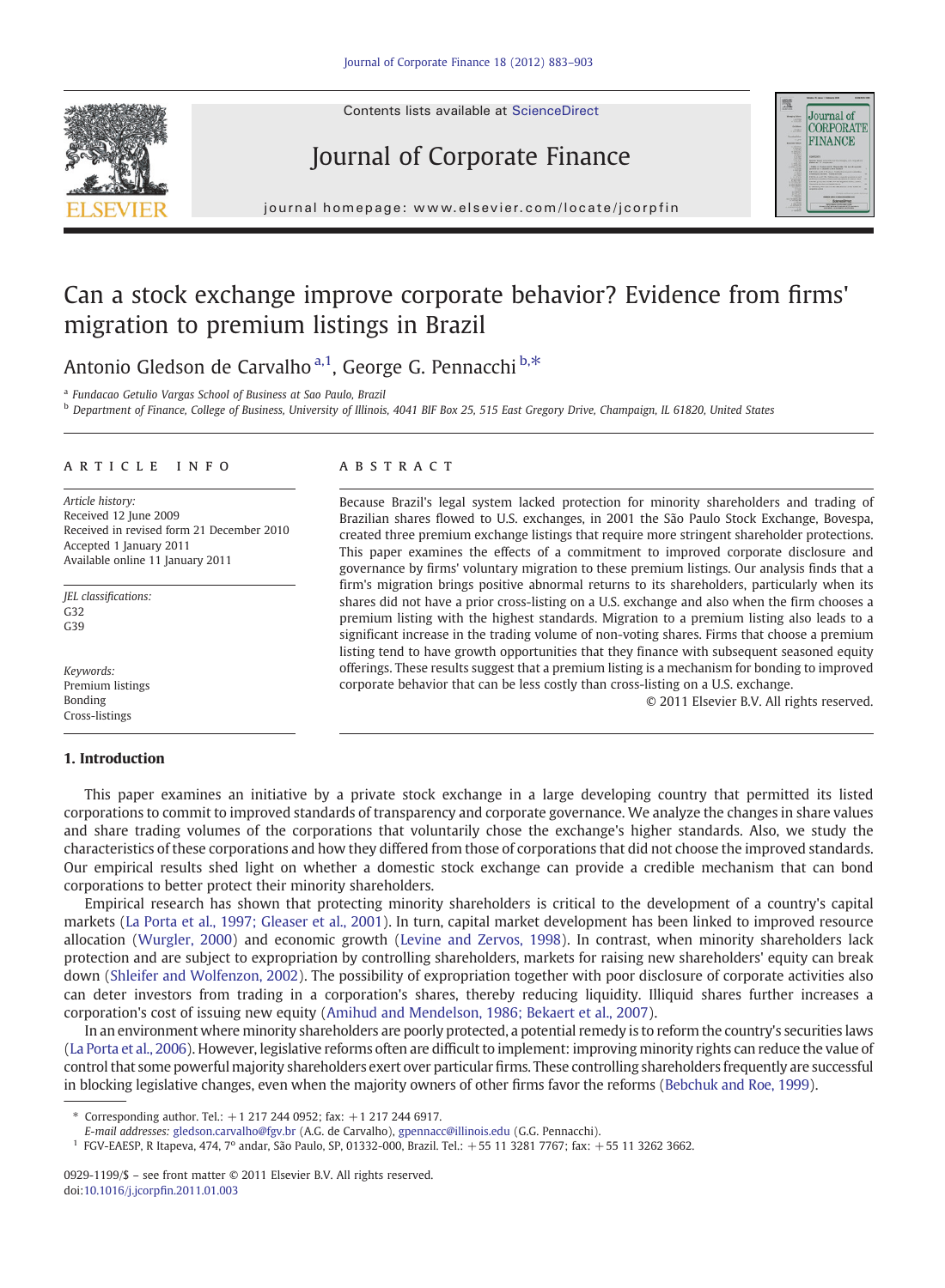In the absence of legal reforms, firms that wish to lower their cost of raising external capital may seek ways to commit to a higher standard of corporate behavior. [Coffee \(1999\) and Stulz \(1999\)](#page-19-0) propose that a firm could adopt the higher legal standards of a foreign country via a cross-listing of its shares. For example, a firm could cross list its shares on the New York Stock Exchange (NYSE) or NASDAQ through an American Depository Receipt (ADR). This subjects the firm to U.S. Securities and Exchange Commission (SEC) requirements, such as conforming with U.S. GAAP accounting, submitting to SEC enforcement actions, and providing shareholders the right to bring lawsuits in U.S. courts.

While there is a substantial literature examining whether foreign cross-listings "bond" a firm to higher standards of corporate behavior,<sup>2</sup> a less-recognized, alternative bonding mechanism may be available to a firm if its domestic stock exchange establishes separate exchange listings that set and enforce rules that exceed those required by its country's laws. By voluntarily choosing a "premium" exchange listing, a firm can pledge to better protect its minority shareholders. Such a bonding mechanism is the focus of this paper. We study the premium exchange segments created in 2001 by Brazil's Bovespa (São Paulo Stock Exchange) and analyze the stock values and stock trading volumes of the firms that chose to list on them. We also explore which characteristics may have led firms to seek a premium listing.

Examining the impact of premium listings in Brazil is particularly interesting and important because Brazil's standards for protecting minority shareholders were very low. In a ranking of 49 countries based on their 1997 corporate standards, [Nenova \(2003\)](#page-20-0) places Brazil 24th in terms of investor rights, 43rd in terms of enforcement of corporate law, and 40th in terms of accounting standards. Moreover, because Brazilian law allows for both voting and non-voting shares, many Brazilian corporations are controlled by majority shareholders who own a small overall equity stake but a majority of the corporation's voting shares.<sup>3</sup> Examples of expropriation of minority shareholders by these dominant shareholders are common. Consistent with these opportunities for expropriation, [Dyck and](#page-19-0) [Zingales \(2004\)](#page-19-0) estimated the benefits of corporate control based on a sample of 393 controlling block transactions in 39 different countries. They found that Brazil was the country having the greatest average control benefits.

In such an low investor protection environment, it is not surprising that some Brazilian firms that wished to raise new equity capital might want to pledge better protection of their minority shareholders by cross-listing their shares on a U.S. exchange.<sup>4</sup> At the start of 2001, approximately 37% of the trading volume in Brazilian shares was occurring on U.S. exchanges.<sup>5</sup> Bovespa's creation of premium listings in June 2001 was partly a reaction to this competition. To make its stock market more "investor friendly" and yet attractive for different types of Brazilian firms, Bovespa responded by designing a menu of three new premium listings in addition to maintaining its traditional listing.<sup>6</sup>

Bovespa was not the first stock exchange to establish premium listings, but it was the first to allow previously-listed firms to voluntarily commit to the higher standards of a premium exchange listing. In 1997, the Deutsche Börse (Frankfurt Stock Exchange) created a premium listing called the Neuer Markt, but it was targeted to small, growth companies seeking a first-time exchange listing, not for previously-listed firms.<sup>7</sup> In March 2001, the Milan Stock Exchange launched the STAR designation, but it was restricted to mid-cap firms whose existing governance standards exceeded those of the ordinary exchange.<sup>8</sup> Firms given a STAR designation did not voluntary commit to improving or maintaining higher standards. In contrast, a Brazilian firm that chooses a Bovespa premium listing must have its controlling shareholders and managers sign a contract with Bovespa that commits the firm to higher standards. Bovespa can delist a firm that fails to maintain a contract's financial disclosure and new share offering requirements.<sup>9</sup> Moreover, a firm that is accused by its minority shareholders of violating a contract's higher-level corporate governance or investor protection standards faces mandatory arbitration. Such disputes are settled by the Brazilian arbitration panel Câmara de Arbitragem do Mercado (CAM).<sup>10</sup> A decision by CAM is final and has the same authority as a ruling from Brazil's highest court. CAM can require the corporation's controlling shareholders and/or managers to pay financial compensation.

While numerous studies have analyzed a firm's decision to cross-list its shares on a foreign exchange, our paper is the first to investigate a firm's choice of a domestic premium listing designed solely to set a higher standard of disclosure and corporate governance. Because there can be multiple reasons why a firm establishes a foreign listing, our study of firms' migration to a domestic premium listing allows us to better identify the specific impact of a firm's commitment to greater shareholder protection. We focus on three aspects of a firm's shares at the time of migration: abnormal share returns; changes in dual-class shares' voting (control) premium; and changes in shares' trading volumes. We also consider the characteristics of firms that chose to migrate.

<sup>2</sup> [Benos and Weisbach \(2004\), Ribstein \(2005\), and Karolyi \(2006\)](#page-19-0) review this literature.

<sup>&</sup>lt;sup>3</sup> As of the year 2000, 89% of Bovespa-listed corporations issued non-voting shares, representing 54% of all shares listed on Bovespa and the vast majority of the exchange's trading volume [\(Nenova, 2005\)](#page-20-0).

<sup>&</sup>lt;sup>4</sup> [Reese and Weisbach \(2002\)](#page-20-0) found that firms from countries with weak legal systems were more likely to cross-list on a U.S. exchange and, following their cross-listing, were likely to significantly increase their equity offerings.

<sup>&</sup>lt;sup>5</sup> This estimate is from Bovespa. The high U.S. volume is consistent with the evidence in [Halling et al. \(2008\)](#page-20-0) who find that trading in U.S. cross-listed shares is relatively high for firms from countries that have a low degree of financial development and investor protection.

 $6$  See [Coffee \(2002\)](#page-19-0) and Craig Kamin and Jonathan Karp "Brazilian Market Tries Friendly Approach." The Wall Street Journal May 10, 2002.

 $^7$  See [Bottazzi and Da Rin \(2002\)](#page-19-0) for a description of European 'New Markets.' [Burghof and Hunger \(2004\)](#page-19-0) discuss the most prominent of them, Germany's Neuer Markt.

<sup>&</sup>lt;sup>8</sup> [Gleason et al. \(2007\)](#page-20-0) find that a portfolio of STAR firm stocks outperformed a portfolio of non-STAR firm stocks over the three years following STAR designation. They also find marginally significant positive abnormal returns on stocks of less than one-half of a percent at the time of their STAR designations. These relatively small returns may be due to little new information being revealed about STAR firms' governance standards and due to a STAR designation providing little commitment to maintaining higher standards.

 $9\,$  Such a delisting occurred for the airline company. Varig, that chose a Level 1 premium listing.

<sup>&</sup>lt;sup>10</sup> Accusations of breaching a Level II or Novo Mercado premium listing standard leads to such arbitration. Arbitration Law 9307/96 requires that CAM reach a decision within 180 days.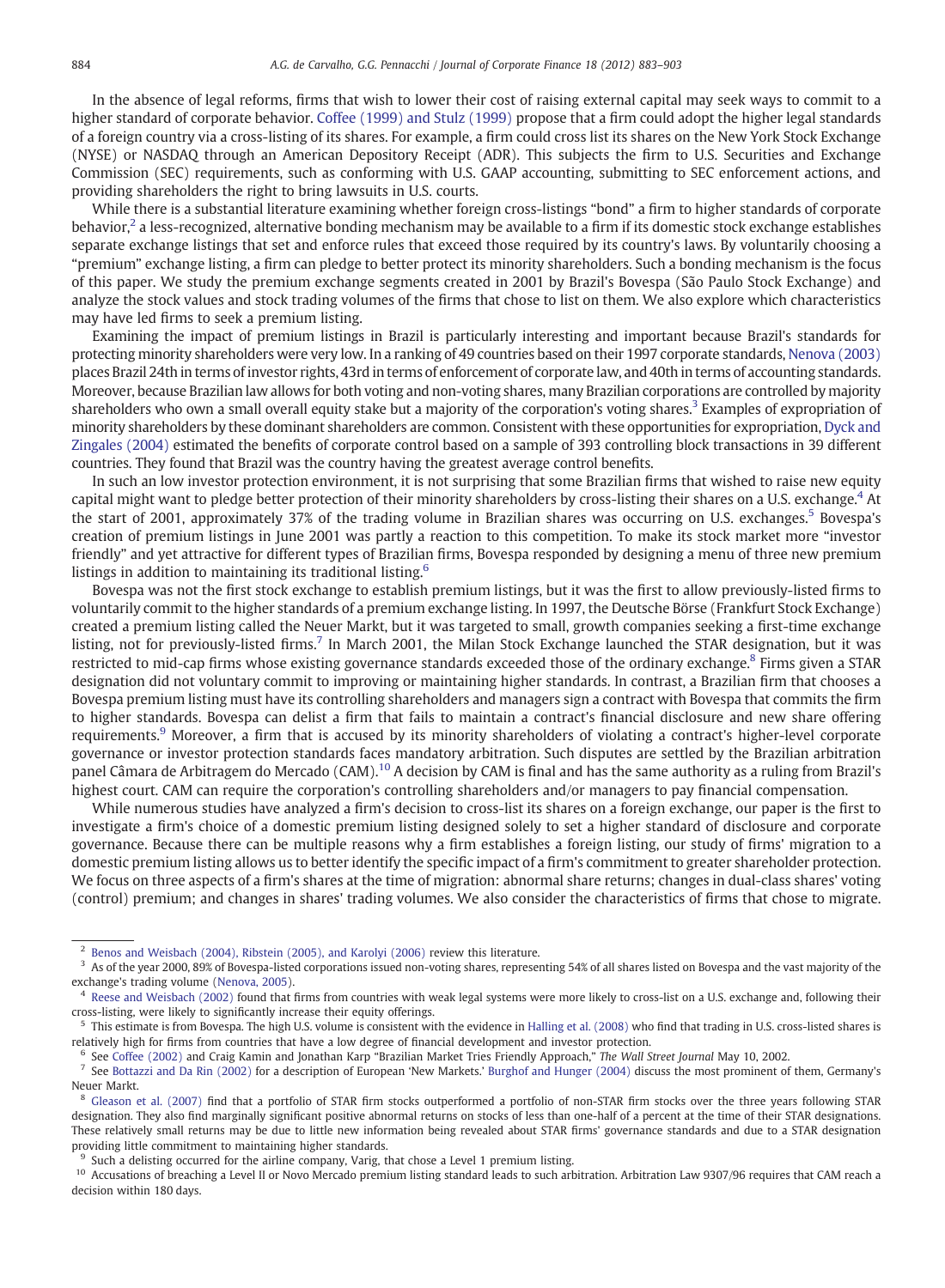The remainder of the paper is as follows. Section 2 provides a description of Bovespa's premium listings, compares them to a U.S. cross-listing, and discusses hypotheses regarding their effects on a migrating firm's shares. [Section 3](#page-5-0) explains the empirical methods that are used to test these hypotheses and to analyze the characteristics of the firms that chose to migrate. [Section 4](#page-8-0) describes the data, and the results are presented in [Section 5](#page-8-0). [Section 6](#page-18-0) concludes.

#### 2. Premium listings, cross listings, and hypotheses

#### 2.1. Bovespa's premium listings

In 2001 Bovespa created three new premium listings in addition to maintaining its traditional listing. A premium listing could be chosen by a corporation that migrates from Bovespa's traditional listing or by a corporation seeking a first-time listing following its initial public offering (IPO). The [Appendix](#page-19-0) details the requirements for the three premium listings, which we now summarize.

Novo Mercado is Bovespa's premium listing that has the highest standards. Corporations that list on it must sign a contract that requires: the issuance of only voting shares; a minimum of 25% of all shares must be listed and not controlled by majority shareholders; a Board of Directors having terms of two years or less without staggered elections; financial statements that accord with U.S. GAAP or IAS GAAP principles; the same conditions provided to majority shareholders in a transfer of the controlling stake (takeover) must be given to all shareholders (tag-along rights); in the case of a privatization or delisting, tender offers must be made for all outstanding shares at their economic values; and trades by controlling shareholders and senior managers are subject to disclosure rules.

Recognizing that Novo Mercado's standards may be too stringent for many Brazilian firms, Bovespa also created two other intermediate premium listings: Niveis Diferenciados de Governança Corporativa 1 and 2, referred to as Level (Nível) 1 and 2. As mentioned earlier, almost 90% of Bovespa-listed firms had non-voting shares.<sup>11</sup> Level 2 accommodates this situation by maintaining all of Novo Mercado's requirements except Level 2 allows non-voting shares. Level 1 is the least restrictive and focuses on improved disclosure standards, including provision of financial information on a quarterly frequency. Level 1 also requires a firm to make share offerings available to a wide spectrum of investors.

By creating these various premium listings whose requirements were enforced by Bovespa or mandatory arbitration, a menu of corporate behavior standards became available to firms that wished to separate themselves from others. With the opening of premium listings on June 26, 2001, 15 companies migrated from the traditional listing to the Level 1 listing. As of December 2006, Level 1 had 36 firms that had migrated from Bovespa's traditional listing. Level 2 had a total of 14 firms, with 7 of them having migrated from a traditional listing and 7 others having been first listed at the times of their IPOs. Novo Mercado had a total of 44 firms, of which 10 were due to migrations and 34 were IPOs.<sup>12</sup> By the end of 2006, approximately 25% of all Bovespa-listed firms had chosen a premium listing, and premium-listed firms accounted for 58% of Bovespa's total market capitalization.

#### 2.2. Comparison to U.S. cross-listings

Initial research on why firms chose to cross-list on a U.S. exchange focused on reducing cross-border market segmentation: cross-listing might raise the value of a firm's shares by lowering U.S. investors' transactions costs and by reducing information asymmetries due to coverage from U.S. security analysts.<sup>13</sup> More recently, the "bonding" hypothesis of [Coffee \(1999\) and Stulz](#page-19-0) [\(1999\)](#page-19-0) has garnered support: a firm's share value might be raised by cross-listing due to the higher legal standards of a U.S. exchange listing (legal bonding) and/or the enhanced market discipline due to closer scrutiny and monitoring of the firm's behavior by analysts and the media (reputational bonding).

The market segmentation versus bonding effects of cross listings can be distinguished by differentiating between firms that establish ADRs listed on the NYSE or NASDAQ versus those whose ADRs are listed on the over-the-counter OTC "Pink Sheets" market or are in the form of privately-placements traded on PORTAL. The former ADRs require SEC registration while the latter ones do not. Thus, an OTC (or privately-placed) cross-listing provides a firm with low cost access to U.S. investors but not the legal bonding obtained with an NYSE/NASDAQ listing. Consistent with a bonding effect, [Miller \(1999\)](#page-20-0) found that firms announcing NYSE/NASDAQ ADRs experienced average abnormal stock returns of 2.63%, while those announcing OTC-listed ADRs experienced average abnormal stock returns of 1.27%.<sup>14</sup> Similarly, other research finds that cross-listed firms that choose NYSE/NASDAQ, rather than OTC, ADRs and are located in countries with poorer investor protections tend to have higher Tobin's q [\(Doidge et al., 2004\)](#page-19-0) and are more likely to terminate poorly performing CEOs ([Lel and Miller, 2008\)](#page-20-0).

<sup>&</sup>lt;sup>11</sup> With the intention of simulating capital market development. Brazilian legislation during the late 1960s and early 1970s provided substantial subsidies to firms that listed their shares on a stock exchange. However, ownership concentration was encouraged by permitting the issuance of non-voting shares. In 1976, changes in Corporate Law 6404 raised the limit for non-voting shares from the previous 50% to 66.7% of total shares, so that a controlling shareholder owning a majority of voting shares would require as little as 16.7% of the firm's total shares. In 2001, the maximum percentage of non-voting shares was returned to 50%. <sup>12</sup> From 2001 through 2006, there were a total of 43 Brazilian IPOs. The two IPOs that chose traditional listings were off-shore companies listed as Brazilian

Depository Receipts which were unable to choose a Bovespa premium listing due to legal restrictions. Moreover, various Brazilian regulations explain why each of seven firms that chose a Level 2 IPO were prevented from choosing Novo Mercado.

<sup>13</sup> [Karolyi \(1998\)](#page-20-0) reviews this research.

<sup>&</sup>lt;sup>14</sup> In addition, firms from emerging markets that established ADR programs on average experienced higher abnormal returns than did firms from developed markets, 1.54% versus 0.87%.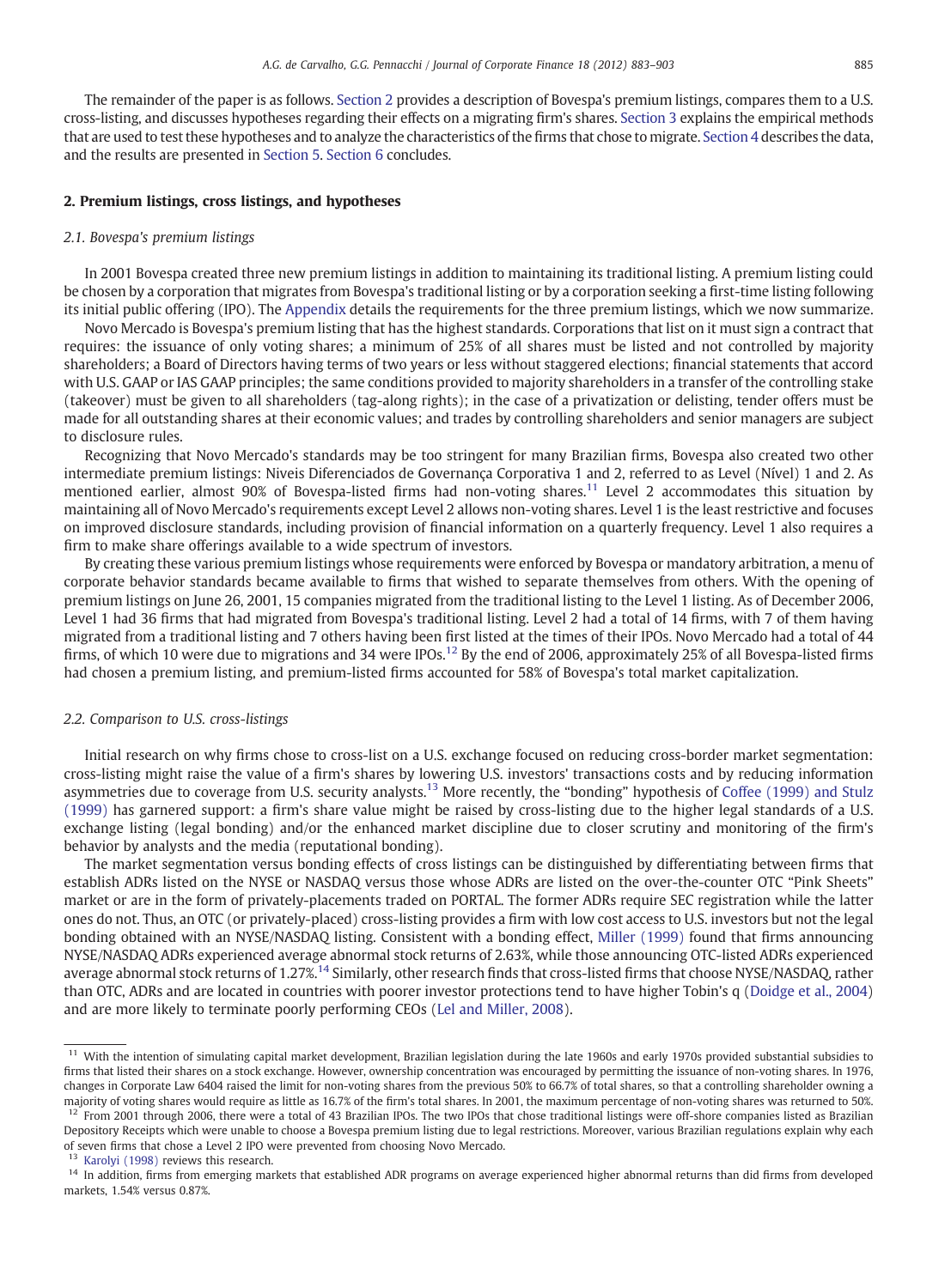Given the evidence that cross-listing on a U.S. exchange serves as a bonding mechanism and that many Brazilian firms have established such cross-listings, a natural question is why would a Brazilian firm choose a Bovespa premium listing? There are at least four reasons why a premium listing may be relevant. First, there have been challenges to the view that a cross-listing on a U.S. exchange is an effective bonding mechanism. [Licht \(2003\) and Siegel \(2005\)](#page-20-0) dispute the notion that the SEC has effectively enforced protections for minority shareholders of cross-listed foreign firms. [Leuz \(2006\)](#page-20-0) argues that foreign firms need only produce financial statements that can be reconciled with U.S. GAAP, which is weaker than producing full U.S. GAAP reports.

Second, whether or not a U.S. cross-listing provides effective bonding, the standards of Bovespa premium listings are different and varied and, therefore, the level of bonding may be different. The disclosure requirements of a Level 1 listing differ from those of a U.S. cross-listing, while Level 2 and Novo Mercado listings require corporate governance standards much higher than those of a U.S. cross-listing. Third, there are direct costs of establishing a cross-listing but no costs for choosing a premium listing. [Miller](#page-20-0) [\(1999\)](#page-20-0) notes that an initial cross-listing fee alone could exceed \$1 million. In addition, there are continuing annual listing fees for the major U.S. exchanges and also costs of establishing an ADR with a depository bank.<sup>15</sup> In contrast, there is no incremental fee when a firm migrates to a premium listing from Bovespa's traditional listing.

Fourth, while the standards of premium and cross listings differ, it may not necessarily be the case that a particular firm may wish to chose one or the other. The premium listing and cross listing standards may be complements, rather than substitutes. [Leuz](#page-20-0) [\(2006 p. 290\)](#page-20-0) notes that, unlike U.S. firms, foreign firms that cross-list on NYSE/NASDAQ are not required to report financial statements quarterly *unless* they are required to do so at home. Thus, a Level 1 premium listing, which requires quarterly reporting, can complement cross-listing on a U.S. exchange in that U.S. GAAP conforming reports would be required on a quarterly, rather than annual, basis. Hence, there may be a rationale for firms to benefit from both premium and U.S. cross-listings.

Therefore, it may be unsurprising that some Brazilian firms have chosen a U.S. exchange listing, others have migrated to one of Bovespa's premium listings, and still others have done both. As shown in [Table 1](#page-4-0), of the 42 companies in our sample that migrated to one of Bovespa's premium segments during 2001 to 2006, ten had a prior NYSE cross-listing and another seven established an NYSE listing after migrating.16 Eleven additional migrating companies had prior ADRs that traded in the OTC market. The remaining 14 migrating companies had no prior U.S. listing nor did they establish one (as of the beginning of 2007 when our empirical analysis ends) following migration. As of 2007, there were 10 Brazilian firms cross-listed on the NYSE that had not migrated to a premium listing.

#### 2.3. Hypotheses

[Doidge et al. \(2004\) and Östberg \(2006\)](#page-19-0) model environments where a firm's controlling shareholder can expropriate wealth from its existing minority investors. However, the firm also may have valuable growth opportunities that require additional funding from minority investors. If these growth options are sufficiently plentiful, its controlling shareholder optimally chooses to limit his ability to expropriate minority investors in order to reduce the (agency) costs of funding growth opportunities. Crosslisting on a U.S. exchange or voluntarily migrating to one of Bovespa's premium listings may be a bonding mechanism for limiting expropriation. Assuming that investors do not fully anticipate the firm's decision to migrate, it should impact the value of the firm's existing shares and its shares' trading volume.

As mentioned earlier, most Brazilian firms issue dual-class shares: voting shares (denoted ON) and non-voting shares (denoted PN). A controlling family or institution typically holds a majority of a firm's voting shares with the remaining voting shares held in infrequently-traded, small blocks by institutional investors, such as domestic banks and foreign and domestic investment funds. These institutional investors tend to have greater information and bargaining power compared to non-voting shareholders. It is not uncommon for minority voting shareholders to sue controlling shareholders, with these lawsuits decided by Brazil's securities regulator, the Comissão de Valores Mobiliários (CVM). Hence, minority holders of voting shares may be less susceptible to expropriation, particularly when control of the firm changes hands or is taken private by the controlling shareholder ([Nenova](#page-20-0) [2005](#page-20-0)). They may be able to force the majority owner to share some of the control rents.

Under current Brazilian law, a firm's non-voting shares cannot exceed one-half of its total equity capital.<sup>17</sup> Ownership of nonvoting shares tends to be more widely dispersed than voting shares and trading volumes are higher. Dispersed ownership, less access to firm information, along with a lack of voting privileges, gives non-voting shareholders little bargaining power vis-à-vis the controlling owner. They are more likely to be subject to expropriation, especially during changes of control and going-private transactions.

To the extent that migration is a bonding mechanism that limits the majority shareholder's control and enhances the firm's ability to undertake growth options, we expect that two main factors will affect the value of minority shares. First, improved governance and disclosure reduces the probability that the dominant shareholder extracts value from minority shareholders. Second, migration can signal the desire to invest in valuable growth opportunities that will increase the per share value of the firm.

Since non-voting shares are more susceptible to expropriation, their values should increase the most when a firm migrates. While the additional growth opportunities that are signaled by migration would tend to raise the value of voting shares, their value

<sup>&</sup>lt;sup>15</sup> See [Macey and O'Hara \(2002\)](#page-20-0) for an analysis of exchange listing fees and listing requirements, particularly those of the NYSE.

<sup>&</sup>lt;sup>16</sup> None of the migrating firms had a prior NASDAQ cross-listing nor was one established following migration.

<sup>&</sup>lt;sup>17</sup> Non-voting shares also must be given at least one of the following three rights: 1) payment of dividends equal to at least 110% of the dividends paid to voting shares; 2) payment of dividends of at least 25% of net income; 3) at least 80% of the rights obtained by the controlling shareholders on the transfer of the control of the company (partial tag along rights).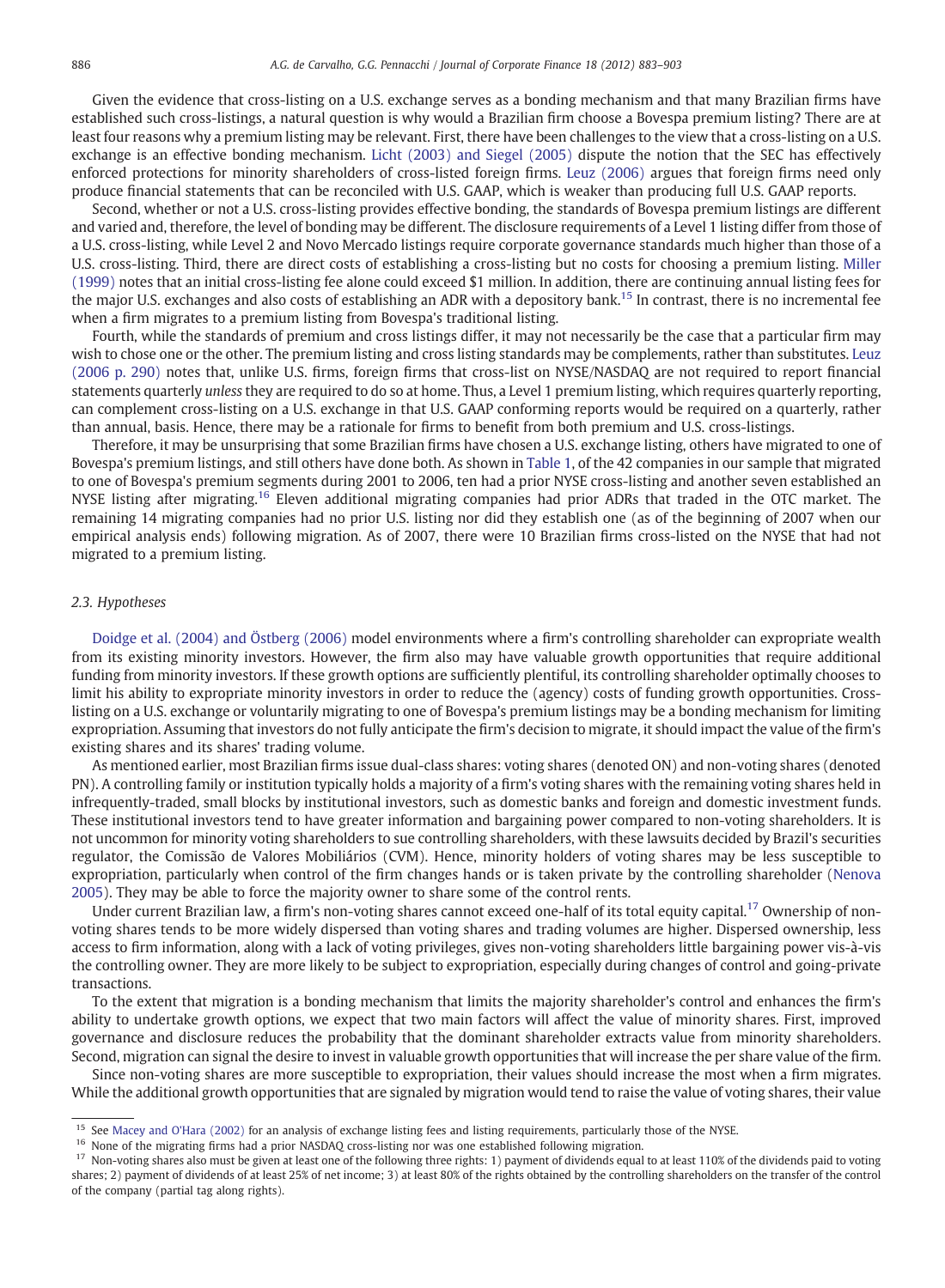<span id="page-4-0"></span>Sample of migrating firms.

| Firm/industry <sup>a</sup>          | Event date <sup>b</sup> | ADR <sup>c</sup> |                   | Type of stock   | Stock code        | Market       |
|-------------------------------------|-------------------------|------------------|-------------------|-----------------|-------------------|--------------|
| <b>BANCO BRADESCO/5</b>             | 2001-06-26              | M                | NYSE 11/21/2001 A | 0N              | BBDC3             | Level 1      |
|                                     |                         |                  |                   | PN              | BBDC4             |              |
| <b>BANCO ITAU/5</b>                 | 2001-06-26              | М                | NYSE 02/21/2002 A | PN              | ITAU4             | Level 1      |
| <b>BRADESCO PARTICIP/9</b>          | 2001-06-26              | M                |                   | <b>ON</b>       | BRAP3             | Level 1      |
|                                     |                         |                  |                   | PN              | BRAP4             |              |
| GERDAU/1                            | 2001-06-26              | M                | NYSE 03/10/1999 B | <b>ON</b>       | GGBR3             | Level 1      |
|                                     |                         |                  |                   | PN              | GGBR4             |              |
| GLOBOCABO/9                         | 2001-06-26              | М                |                   | PN              | PLIM4             | Level 1      |
| ITAU SA/9                           | 2001-06-26              | М                |                   | <b>ON</b><br>PN | ITSA3<br>ITSA4    | Level 1      |
| PERDIGAO/6                          | 2001-06-26              | M                | NYSE 10/20/2000 B | <b>ON</b>       | PRGA3             | Level 1      |
|                                     |                         |                  |                   | PN              | PRGA4             |              |
| RANDON PART./14                     | 2001-06-26              | М                |                   | PN              | RAPT4             | Level 1      |
| SADIA/6                             | 2001-06-26              | М                | NYSE 12/30/2002 A | 0 <sub>N</sub>  | SDIA3             | Level 1      |
|                                     |                         |                  |                   | PN              | SDIA4             |              |
| UNIBANCO/5                          | 2001-06-26              | M                | NYSE 03/27/2001 B | ON              | UBBR3             | Level 1      |
|                                     |                         |                  |                   | PN              | UBBR4             |              |
|                                     |                         |                  |                   | <b>UNT</b>      | UBBR1             |              |
| VARIG/9                             | 2001-06-26              | M                |                   | PN              | VAGV4             | Level 1      |
| CEMIG/4                             | 2001-10-17              | M                | NYSE 09/19/2001 B | <b>ON</b>       | CMIG3             | Level 1      |
|                                     |                         |                  |                   | PN              | CMIG4             |              |
| RIPASA/10                           | 2001-11-12              | M                |                   | PN              | RPSA4             | Level 1      |
| VOTORANTIN CEL, PAPEL/10            | 2001-11-14              | M                | NYSE 05/17/2002 A | PN              | VCPA4             | Level 1      |
| ARACRUZ/10                          | 2002-04-16              | M                | NYSE 03/03/1997 B | 0 <sub>N</sub>  | ARCZ3             | Level 1      |
|                                     |                         |                  |                   | <b>PNB</b>      | ARCZ6             |              |
| SABESP/9                            | 2002-04-19              | Α                | NYSE 05/09/2002 A | ON              | SBSP3             | Novo Mercado |
| <b>BRASIL TELECOM/11</b>            | 2002-05-09              | M                | NYSE 11/16/2001 B | 0 <sub>N</sub>  | BRTO3             | Level 1      |
|                                     |                         |                  |                   | PN              | BRTO4             |              |
| BRASIL TELEC. PART./11              | 2002-05-09              | M                | NYSE 08/01/2002 A | 0 <sub>N</sub>  | BRTP3             | Level 1      |
|                                     |                         |                  |                   | PN              | BRTP4             |              |
| CELESC/4                            | 2002-06-21              | A                | OTC 06/12/2002 B  | PN              | CLSC <sub>3</sub> | Level 2      |
|                                     |                         |                  |                   | <b>PNB</b>      | CLSC <sub>6</sub> |              |
| MARCOPOLO/14                        | 2002-08-23              | Α                |                   | 0 <sub>N</sub>  | POMO3             | Level 2      |
|                                     |                         |                  |                   | PN              | POMO4             |              |
| TRAN PAULISTA/4                     | 2002-09-18              | M                | OTC 09/24/1999 B  | 0 <sub>N</sub>  | TRPL3             | Level 1      |
|                                     |                         |                  |                   | PN              | TRPL4             |              |
| KLABIN/10                           | 2002-12-10              | M                | OTC 12/01/1994 B  | PN              | KLBN4             | Level 1      |
| BRASKEM/2                           | 2003-02-13              | M                | NYSE 17/09/2003 A | <b>ON</b>       | BRKM3             | Level 1      |
|                                     |                         |                  |                   | PN              | BRKM5             |              |
| P. ACUCAR-CBD/13                    | 2003-04-24              | A                | NYSE 05/28/1997 B | <b>ON</b>       | PCAR3             | Level 1      |
|                                     |                         |                  |                   | PN              | PCAR4             |              |
| SUZANO BAHIA SUL/10                 | 2003-05-08              | M                | OTC 10/01/1993 B  | PN              | SUZA4             | Level 1      |
| <b>GERDAU MET/1</b>                 | 2003-05-13              | Α                |                   | <b>ON</b>       | GOAU3             | Level 1      |
|                                     |                         |                  |                   | PN              | GOAU4             |              |
| ALPARGATAS/12                       | 2003-07-10              | A                | OTC 05/01/1994 B  | <b>ON</b>       | ALPA3             | Level 1      |
|                                     |                         |                  |                   | PN              | ALPA4             |              |
| CIA VALE DO RIO DOCE/7              | 2003-12-12              | M                | NYSE 03/27/2002 B | 0 <sub>N</sub>  | VALE3             | Level 1      |
|                                     |                         |                  |                   | <b>PNA</b>      | VALE5             |              |
| CONFAB INDUSTRIAL SA/1              | 2003-12-19              | M                |                   | PN              | CNFB4             | Level 1      |
| UNIPAR-UNIAO DE INDUSTRIAS PET SA/2 | 2004-08-11              | Α                |                   | ON              | UNIP3             | Level 1      |
|                                     |                         |                  |                   | PNA             | UNIP5             |              |
|                                     |                         |                  |                   | PNB             | UNIP6             |              |
| ELETROPAULO MET/4                   | 2004-09-10              | Α                |                   | PN              | ELPL4             | Level 2      |
| SUZANO PET SA/2                     | 2004-10-22              | Α                | OTC 01/29/2003 B  | PN              | SUZB4             | Level 2      |
| ETERNIT SA/8                        | 2005-01-26              | Α                |                   | ON              | ETER3             | Level 2      |
|                                     |                         |                  |                   | PN              | ETER4             |              |
| <b>DURATEX SA/9</b>                 | 2005-02-24              | Α                |                   | ON              | DURA3             | Level 1      |
|                                     |                         |                  |                   | PN              | DURA4             | Level 1      |
| ULTRAPAR PARTICIPACOES SA/2         | 2005-03-22              | A                | NYSE 10/06/1999 B | PN              | UGPA4             |              |
| <b>IOCHPE MAXION SA/14</b>          | 2005-09-21              | A                | OTC 04/01/1994 B  | ON              | MYPK3             | Level 1      |
|                                     |                         |                  | OTC 03/21/2000 B  | PN              | MYPK4             |              |
| ROSSI RESIDENCIAL SA/3              | 2006-01-27              | M                |                   | ON              | RSID <sub>3</sub> | Novo Mercado |
| LIGHT/4                             | 2006-02-22              | M                |                   | ON              | LIGT3             | Novo Mercado |
| SARAIVA SA LIVREIROS EDITORES/9     | 2006-04-07              | M                | OTC 09/20/2000 B  | ON<br>PN        | SLED3<br>SLED4    | Level 2      |
| EMBRAER/14                          | 2006-06-01              | A                | NYSE 07/21/2000 B | ON              | EMBR3             | Novo Mercado |
|                                     |                         |                  |                   |                 |                   |              |

(continued on next page)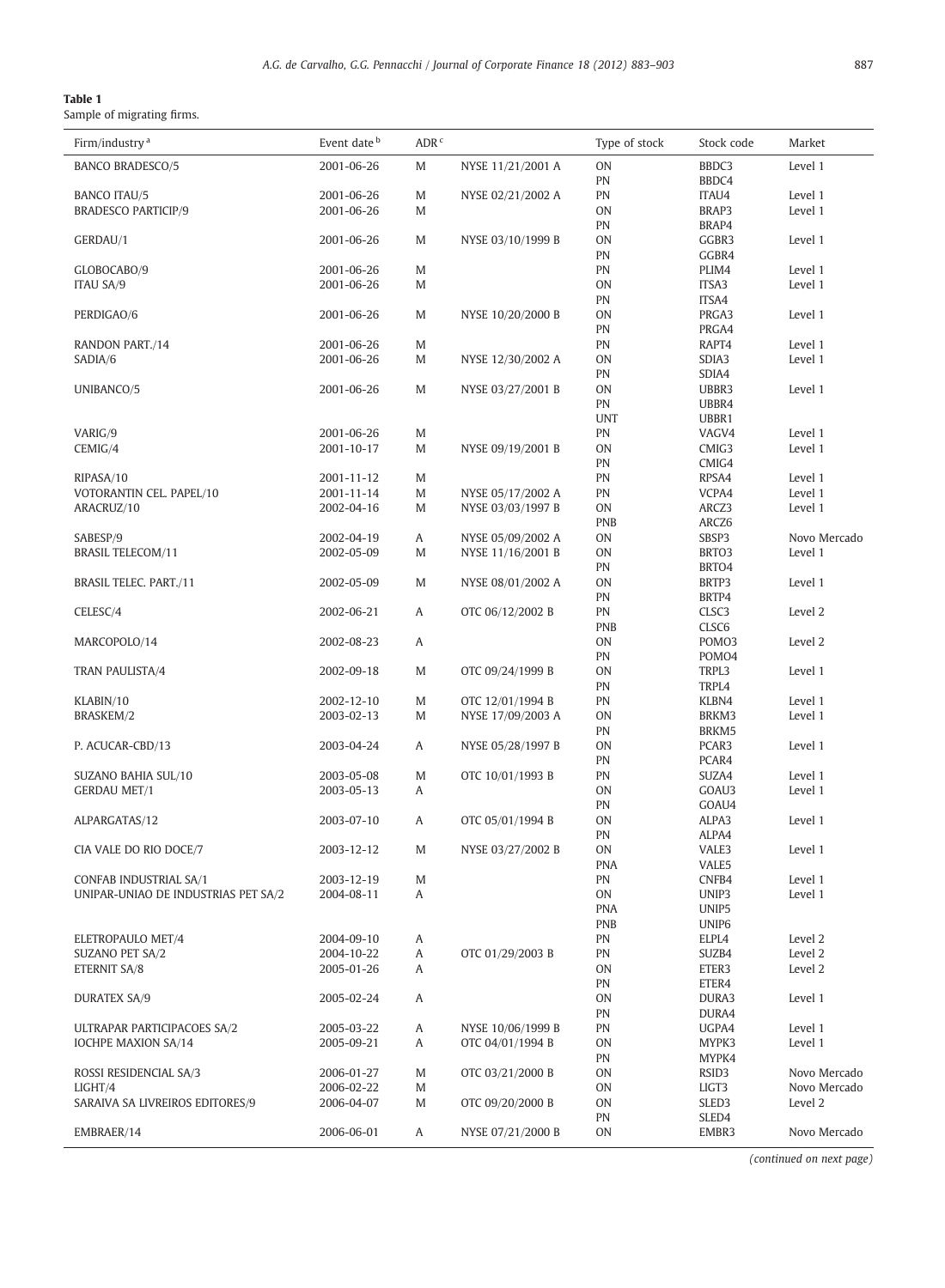#### <span id="page-5-0"></span>Table 1 (continued)

| Firm/industry <sup>a</sup> | Event date <sup>b</sup> | ADR <sup>c</sup> |                  | Type of stock  | Stock code | Market  |
|----------------------------|-------------------------|------------------|------------------|----------------|------------|---------|
| ELETROBRAS/4               | 2006-06-28              | A                | OTC 12/01/1994 B | ON             | ELET3      | Level 1 |
|                            |                         |                  |                  | <b>PN</b>      | ELET4      |         |
| CESP/4                     | 2006-07-11              | $\overline{A}$   | OTC 06/01/1994 B | 0 <sub>N</sub> | CESP3      | Level 1 |
|                            |                         |                  |                  | <b>PNA</b>     | CESP5      |         |

<sup>a</sup> Reported is the industry sector number: 1 - Basic Metal fabrication; 2 - Chemical; 3 - Construction; 4 - Electric Power; 5 - Finance and Insurance; 6 - Food and Beverage; 7 — Mining; 8 — Nonmetallic Mining; 9 — Other; 10 — Pulp and Paper; 11 — Telecommunication; 12 — Textile; 13 — Trade; 14 — Vehicle and Parts. Reported is the event date and whether it is an announcement date  $(A)$  or the migration date  $(M)$ .

 $c$  Reported is the type of ADR market (OTC or NYSE), the date the ADR was first established, and whether the ADR was established before (B) or after (A) the firm migrated to one of Bovespa's premium listings.

may rise less if these minority voting shares previously enjoyed some of the benefits of control. Hence, one might expect that the voting (control) premium, defined as the value of voting shares relative to non-voting shares, will decline at migration.18

A migrating firm's commitment to improved information disclosure should reduce information asymmetries between the firm's insiders (including the controlling shareholder) and outside (minority) investors. With better information, outside investors are less likely to suffer trading losses due to a corporate insider's superior information, and greater investor participation in shareholding should result. Thus, one would expect that migration could lead to an increase in the volume of trading and the liquidity of the firm's shares ([Huddart et al., 1999](#page-20-0)), especially for non-voting shares since non-voting shareholders tended to be less informed.19

The effects of migration on both stock returns and share trading volumes may differ across firms based on a firm's corporate behavior prior to migration. In particular, if a firm had previously cross-listed its shares on the NYSE, then a subsequent Bovespa premium listing may have a different impact relative to a firm not having a prior cross-listing. Because an NYSE cross-listing may substitute or complement a Bovespa premium listing as a bonding mechanism, we will control for prior cross-listings in our empirical tests.

The choice between various premium listings also should impact a firm's share value differently since Level 2 and Novo Mercado require more governance reforms in addition to the improved information disclosure as required by Level 1. Therefore, we will examine whether a Level 2 or Novo Mercado listing leads to marginally greater benefits to shareholders.

#### 3. Empirical methodology

This section describes how we propose to examine the effects of migration on share values, the voting (control) premium of shares, and share trading volumes. It also discusses our method for analyzing the characteristics of firms that chose a premium listing.

#### 3.1. Migration's effect on share values

We first examine whether a firm's decision to migrate to a Bovespa premium listing is valuable from a shareholder's point of view. This is done using event study methodology where the abnormal returns of a firm's equity shares are calculated around the time of its migration. Ideally, the event window for calculating abnormal returns would be determined by a public announcement of the firm's decision to migrate. However, our search of the Brazilian financial press revealed few public announcements of firms' intentions to migrate, especially during the initial years of our sample. Until only recently did firms tend to explicitly announce their intentions to seek a premium segment listing on Bovespa.20 Column three of [Table 1](#page-4-0) indicates that an identifiable public announcement of an intention to migrate occurred for 16 of our sample's 42 migrating firms.

In cases where a firm's announcement date could be identified, we assume a four day event window that includes two trading days prior and two trading days after the announcement. When a firm's announcement date could not be identified, we assume that a firm's intention to migrate was revealed to investors only around the time of its actual migration. For these cases, our tests consider two different four-day event windows:

- Window-31: three trading days before and one after the migration
- Window-22: two trading days before and two after the migration.

We choose these windows that included two or three days prior to migration to account for instances where information on a firm's intention to migrate may have been released shortly before its change in listing. Since it would be clear to investors that a firm actually migrated by one or two days following its new premium listing on Bovespa, we end the event windows shortly after

<sup>&</sup>lt;sup>18</sup> Similar effects should be expected with a foreign cross-listing. Indeed, [Doidge \(2004\)](#page-19-0) finds that upon announcement of a U.S. cross-listing, both voting and non-voting shares of dual share-class firms benefit, but non-voting shares benefit relatively more.

<sup>&</sup>lt;sup>19</sup> In principle, one might expect greater liquidity to not only increase trading volumes but also lower bid-ask spreads. However, trading on Bovespa occurs through an electronic order-matching system, so that bid-ask spreads not applicable to Bovespa stocks.

<sup>&</sup>lt;sup>20</sup> Brazil's CVM released Instruction 358 in January of 2002 that amended disclosure rules regarding securities trading. An example of a change that should be disclosed is "authorization to trade securities in any market, local or international." Initially, it was unclear whether this provision would apply to a firm's migration to a Bovespa premium segment. However, more recently firms are citing this Instruction when they announce their intention to migrate.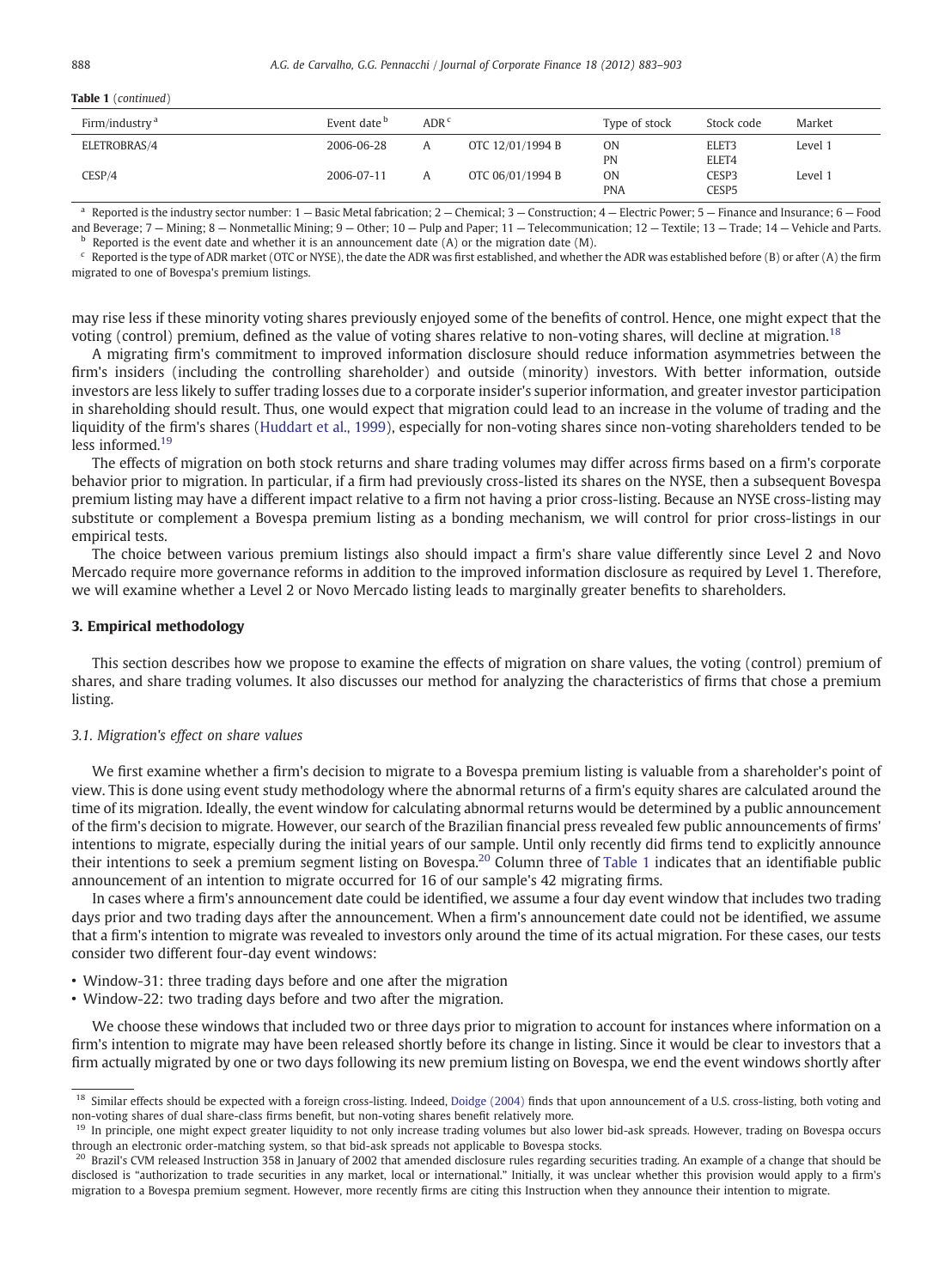<span id="page-6-0"></span>the actual migration date. Note that being unaware of the exact date when investors knew of a firm's intention to migrate reduces the likelihood of our finding a significant stock price reaction. Hence, our estimated effects from the decision to migrate are conservative.<sup>21</sup>

The econometric returns generating model for our event study is a market model based on two Brazilian stock indices: IBOVESPA and IBX. IBOVESPA is the most well-known Brazilian stock index, but it is concentrated in only a few company stocks. For this reason we opt to also include IBX, a more diversified index.

The first model that we estimate takes advantage of the panel structure of the data and assumes that the abnormal return is the same for all migrating firms:

$$
R_{it} = \alpha_i + \beta_i B_t + \gamma_i X_t + \lambda W_{it} + \varepsilon_{it},\tag{1}
$$

where:  $R_{it}$  is the return of stock i on date t;  $B_t$  is the return of the IBOVESPA index on date t;  $X_t$  is the return of the IBX index on date t; and  $W_{it}$  is a dummy variable indicating the dates of the event window for stock *i*.

A positive value for  $\lambda$ , the coefficient on  $W_{in}$  indicates positive abnormal returns due to migration. Eq. (1) is estimated jointly for all stocks of migrating firms, constraining the abnormal return coefficient, λ, to be the same across stocks so as to test for general statistical significance. We use two different methods regarding the treatment of the model's residuals,  $\varepsilon_{ii}$ : Generalized Least Squares (GLS) with correction for fixed-effects and heteroskedasticity and GLS with correction for random effects.<sup>22</sup> For robustness purposes, we use four different estimation windows:

- 80 trading days before the migration
- 80 trading days before and 80 after the migration
- 40 trading days before and 40 after the migration
- 80 trading days before and 40 after the migration.

As mentioned in the previous section, one might expect equity shares to display different responses to migration based on whether a firms' shares were voting or non-voting shares, whether the firm had its shares cross-listed on the NYSE prior to migration. or whether the firm chose a Level 2 or Novo Mercado premium listing. Hence, we extend the model in Eq. (1) to control for these effects:

$$
R_{it} = \alpha_i + \beta_i B_t + \gamma_i X_t + \lambda W_{it} + \omega C_i W_{it} + \varepsilon_{it},
$$
\n(2)

where  $C_i$  is a control variable for the ith stock that is one of three different forms: VOTE<sub>i</sub> is a dummy indicating stock *i* is a voting share; NYSE<sub>i</sub> is a dummy indicating stock *i* was cross-listed on the NYSE prior to migrating; and  $L2NM_i$  is a dummy indicating stock *i* is of a firm that migrated to a Level 2 or Novo Mercado premium listing.

When  $C_i=VOTE_i$  in Eq. (2), a negative value for  $\omega$  indicates that migrating to one of Bovespa's premium markets is less valuable for voting shareholders relative to non-voting shareholders. If non-voting shares are more susceptible to expropriation, their values might be expected to increase the most when a firm migrates. Instead, when  $C_i = NYSE_i$ , a negative value for  $\omega$  indicates that migrating to one of Bovespa's premium markets is less valuable for shareholders of firms having a prior NYSE listing. Alternatively, when  $C_i=LSNM_i$ , a positive value for  $\omega$  indicates that migrating to Level 2 or Novo Mercado, which impose higher governance standards, is more valuable to shareholders relative to a Level 1 migration.

In addition to the panel regression method for analyzing abnormal stock returns due to migration, a conventional event study for each stock is performed. Market model regressions similar to Eq. (1) are run separately for each stock, which permitted abnormal returns due to migration to differ across stocks. An estimation window of 80 trading days prior to its migration and an event window of Window-31 are assumed. While this method allows us to test for the significance of abnormal returns for each individual stock, a standard test of the mean abnormal return across all stocks may be unjustified. This is due to the likelihood that the abnormal returns for all stocks are not statistically independent, since several firms migrated on the same date. $^{23}$ 

### 3.2. Migration's effect on the voting (control) premium

To test whether a firm's migration impacted the relative values of its voting and non-voting shares, we examine changes in the voting premium of dual share-classfirms. Following [Nenova \(2003, 2005\)](#page-20-0), a firm's voting premium is calculated as thefirm's total value of voting benefits relative to the total value of its shareholders' equity. The date t value of this voting premium is calculated as:

$$
VP_t = \frac{\left(P_{v,t} - P_{nv,t}\right)N_{v,t}}{P_{v,t}N_{v,t} + P_{nv,t}N_{nv,t}}
$$
\n(3)

where  $P_{v,t}$  is the price of a voting share,  $P_{nv,t}$  is the price of a non-voting share,  $N_{v,t}$  is the number of voting shares, and  $N_{nv,t}$  is the number of non-voting shares.

<sup>&</sup>lt;sup>21</sup> More generally, if investors anticipated that some firms were more likely to migrate (cross-list) than others, the estimated abnormal stock price increase at the time of migration (cross-listing) would not fully reflect the value of this bonding mechanism.

 $22$  As discussed in [Section 5](#page-8-0), we also adjust for possible correlation in stock return residuals for firms that migrated on the same day by forming a portfolio of these firms' stocks.

 $^{23}$  As shown in [Table 1, 11](#page-4-0) of the 42 firms in our sample migrated on June 26, 2001, the start of Bovespa's premium listings. As discussed in [Campbell et al.](#page-19-0) [\(1997\)](#page-19-0), the coincidence of these firms' event windows may make the independence assumption untenable.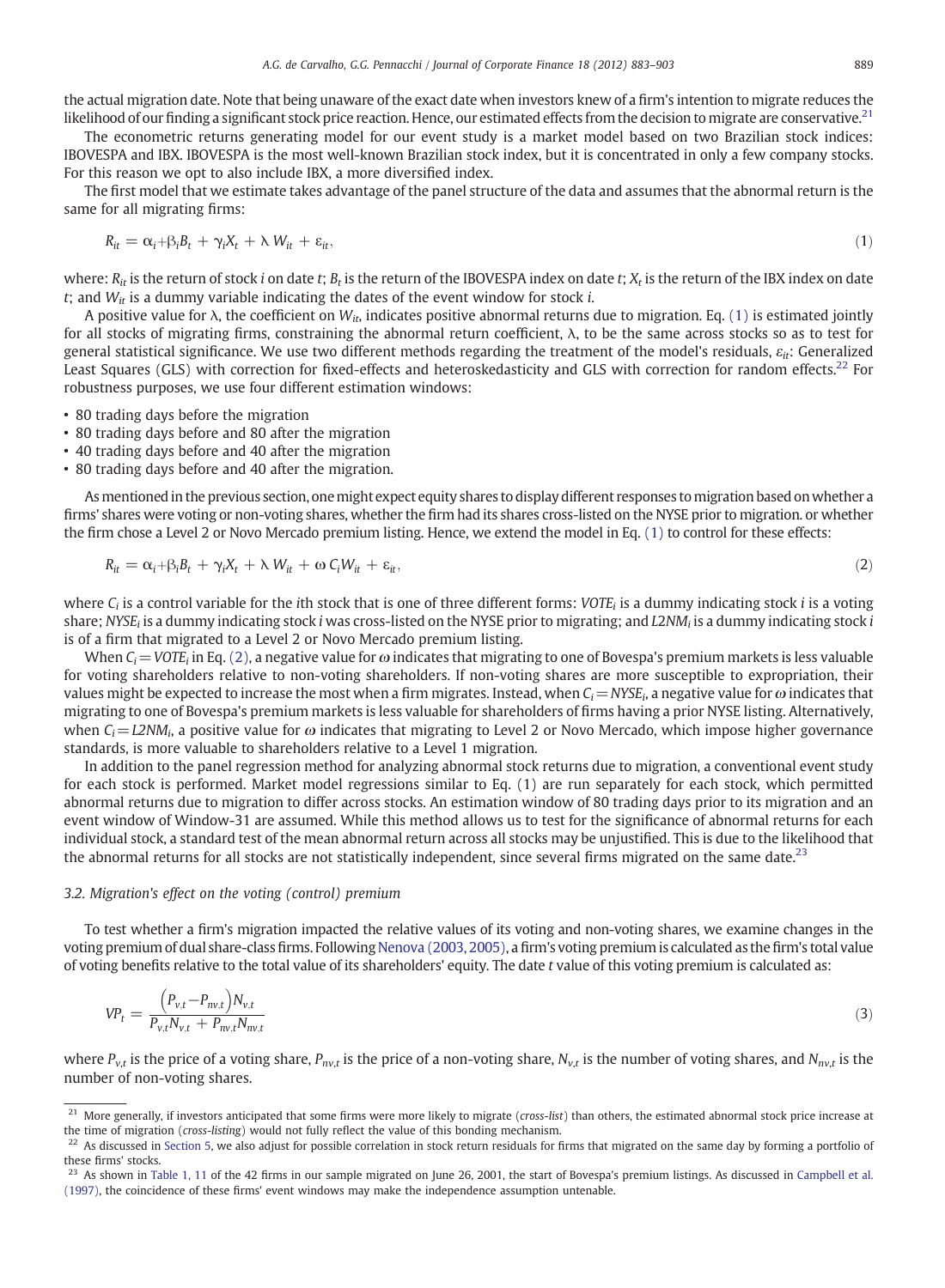<span id="page-7-0"></span>During the years 2000 and 2001, there were discussions in Brazil regarding potential reforms to its corporate law. The primary proposal was to provide tag-along rights to all voting shares. In November 2001, compromise legislation was enacted that required the buyer of a firm's controlling stake to offer at least 80% of the controlling stake's offer price to all of the other voting shares. These corporate law discussions were likely to have had an impact on the value of all firms' voting premiums. Therefore, in our tests of how migration affects a firm's voting premium, we adjust each firm's voting premium by the average voting premium of all corporations in the IBX index that had dual-class shares and did not migrate. Thus, a migrating firm's adjusted voting premium is

$$
AVP_t = VP_t - VP_{IBX,t} \tag{4}
$$

where  $VP_{IRX,t}$  is the date t average voting premium of all non-migrating firms in IBX having both voting and non-voting shares.

We then test whether a firm's average adjusted voting premium during the periods of four weeks, eight weeks, or 16 weeks after migration was different from its adjusted voting premium during the 52 weeks prior to migration. Our test assumes that

$$
\overline{AVP}_T \sim N(\mu_T, \sigma_T^2) \tag{5}
$$

where  $\overline{AVP}$  $\overline{AVP}_T$  is the firm's average adjusted voting premium during period T, where  $T$  = B is the period before migration and  $T$  = A is the period after migration. We test if  $\mu_B = \mu_A$ , that is, whether the mean adjusted voting premiums were equal before and after migration.

# 3.3. Migration's effect on trading volume

During the time when many of our sample firms migrated to premium markets, Bovespa experienced a serious decline in stock trading volume. Insecurity from the 2001 crisis in Argentina had spread to Brazil, and a flight to quality led many foreign investors to avoid emerging markets. Therefore, to isolate the effects of migration on a particular stock's trading volume, we adjust for overall market factors that influenced trading. We assume a simple model in which the daily volume traded in a particular stock is a function of the volume traded in all stocks listed on Bovespa. The econometric estimation is based on the panel regression:

$$
ln(V_{it}) = \alpha_i + \lambda DM_{it} + (\beta_i + \gamma DM_{it}) ln(VB_t) + \varepsilon_{it},
$$
\n(6)

where:  $V_{it}$  is the average daily volume traded in R\$ thousands of stock  $i$  during week  $t^{24}$ ; VB<sub>t</sub> is the average daily volume traded in R  $\$$  millions of all stocks on Bovespa during week t; and DM<sub>it</sub> is a dummy variable equal to 1 if company *i* has migrated prior to week t and zero, otherwise.

The model in Eq. (6) allows each stock to have a different unconditional trading volume relative to the total volume traded on Bovespa,  $\alpha_i$ , and a different proportional sensitivity to the total volume traded on Bovespa,  $\beta_i$ .<sup>25</sup> The effect of migration is indicated by  $\lambda$  and  $\gamma$ , the coefficients on the variables  $DM_{it}$  and  $DM_{it}$  in (VB<sub>t</sub>). Since it is probably more natural to consider migration as having an effect that is proportional to a particular stock's prior volume of trading, Eq. (6) is estimated in logs of volume, rather than levels. However, because there are some days when a particular stock has no trading volume, we aggregate volume over a week to eliminate observations equaling zero. Note that Eq. (6) implies

$$
\frac{\left(\frac{1}{V_{it}}\right)\partial V_{it}}{\partial DM_{it}} = [\lambda + \gamma \ln(VB_t)].
$$
\n(7)

If migration increases trading volume, as should be the case if greater disclosure improves a stock's liquidity, then  $\lambda + \gamma \ln(VB_t)$ should be positive. The coefficient  $\lambda$  indicates the stock's proportional change in unconditional volume while  $\gamma$  measures the change in the stock volume's elasticity with respect to Bovespa's volume since

$$
\frac{\left(\frac{1}{V_{it}}\right)\partial V_{it}}{\left(\frac{1}{VB_t}\right)\partial V_{B_t}} = \beta_i + \gamma DM_{it}.
$$
\n(8)

For example, a 1% change in Bovespa's volume  $(\frac{1}{VB_t} \partial VB_t = 1\%)$  results in a  $[\beta_i + \gamma DM_{it}]\%$  change in stock i's volume.

#### 3.4. Characteristics of migrating firms

Similar to [Pagano et al. \(2002\) and Claessens and Schmukler \(2007\)](#page-20-0) who analyze the characteristics of firms that choose a foreign cross listing, we use duration analysis to examine the features of firms that choose a premium listing. Specifically, we

<sup>&</sup>lt;sup>24</sup> A few firms converted their non-voting shares to voting shares shortly before migrating. This includes Arcelor Brazil, which migrated to Level 1, and Lojas Renner and Tractebel Energia, both of which migrated to Novo Mercado. To create consistent time series for these firms, we sum the daily trading volumes of the firm's voting and non-voting shares prior to conversion and append this to the daily trading volumes of the firm's (sole) voting shares after conversion. <sup>25</sup> This model nests the theoretical model in [Tkac \(1999\)](#page-20-0) which predicts  $\beta_i = 1$  for all *i*.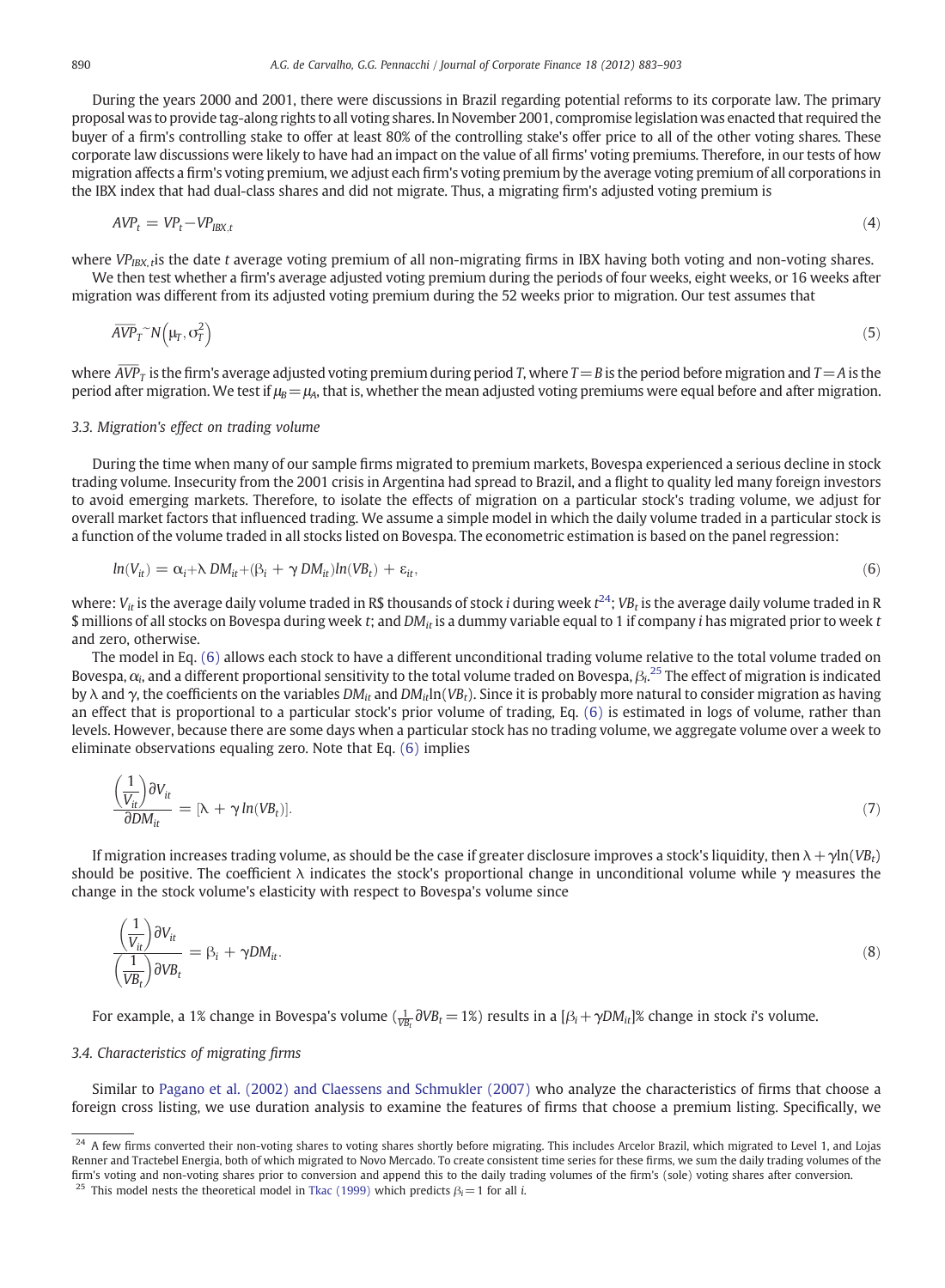<span id="page-8-0"></span>estimate a Cox proportional hazard model. The hazard rate,  $h(t)$ , is the probability of migrating during year t conditional on not having yet migrated at the start of year t. This probability is assumed to depend on a set of firm characteristics observable at the start of year  $t$ ,  $X_t$ . The model assumes:

$$
h(t) = h_0(t) \exp(\beta' X_t) \tag{9}
$$

where  $h_0(t)$  is the date t baseline hazard function and  $\beta$  is a vector of coefficients to be estimated. This model is semi-parametric in that the form of  $h_0(t)$  is unspecified.

As discussed earlier, firms with substantial growth opportunities should be more likely to choose migration as a bonding mechanism that reduces their cost of funding. Thus, in the vector  $X_t$  we include sales growth and Tobin's q as proxies for growth opportunities. Also included are additional variables that could affect the decision to migrate, such as a firm's size (log of total assets), leverage, return on equity, whether a firm had a U.S. cross-listing, and an index of the firm's corporate governance quality. We also control for industry differences.

# 4. The data

From Economatica we obtained daily closing stock prices and daily monetary trading volumes of the stocks of all firms that migrated to one of Bovespa's premium markets. These time series cover the five-year period between June 2001 and September 2006. Some of our tests also use the daily returns on the BOVESPA and IBX indices, the total daily monetary trading volume of all stocks listed on Bovespa, as well as the stock prices of voting and non-voting shares of all firms in the IBX index (to adjust for voting premium variations). To construct daily returns, Economatica adjusts daily percentage price changes for splits, dividends, and other cash and non-cash rights.

Some Brazilian stocks, often voting shares, are very thinly traded, and they were excluded from particular tests. The sample selection criteria for specific tests are discussed in the next section. [Table 1](#page-4-0) lists the 70 stocks that were issued by 42 different corporations that migrated to one of Bovespa's premium markets and that met the sample selection criteria for one or more of our empirical tests on share valuation and trading volume.

We also obtained from Economatica end-of-year financial statement data on all Bovespa-listed firms over the period 2000 to 2006. These data were used to construct firm characteristics used in our duration analysis of a firm's decision to migrate: Sales Growth; Tobin's q ([Total Assets−Book Value of Equity+Market Value of Equity]/Total Assets); Log of Total Assets; Leverage (Total Liabilities/Total Assets); and Return on Equity. A complete set of these firm characteristic data was available for 238 different firms, 46 of which migrated and 192 of which did not migrate.<sup>26</sup>

In addition, our duration analysis uses an annual corporate governance index (CGI) constructed by Ricardo Leal and André Carvalhal-da-Silva and that was available for 146 of the 238 firms in our sample.<sup>27</sup> The value of this index for a particular firm is the number of 'yes' answers to 24 questions, where an affirmative answer is associated with good governance. These questions can be answered from publically available information and cover four main areas: disclosure; board composition and functioning; ethics and conflicts of interest; and shareholder rights.

# 5. Results

#### 5.1. Share values

The results of estimating the market model in Eqs. [\(1\) and \(2\)](#page-6-0) are given in [Tables 2 to 5.](#page-9-0) To be included in the panel regression sample, we require that a stock be traded on at least 115 of the 160 trading days around its firm's migration and also to be traded during its event window. These selection criteria result in a sample of 47 voting and non-voting shares from 38 different firms.<sup>28</sup>

Each table reports results for two different models of the regression residuals: fixed effects with correction for heteroskedasticity; and random effects. In addition, the tables give results for four different estimation windows that comprise various combinations of 40 and 80 trading-day periods before and after a firm's migration. Also reported are results for two different assumptions regarding an event window around migration. Recall that for the 16 firms where we can identify a public announcement of migration, we assume an event window of two trading days before and two trading days after the firm's announcement. For firms lacking a public announcement, the event window is assumed to be either three trading days before and one trading day after the firm's actual migration (Window-31) or two trading days before and two trading days after migration (Window-22).

[Table 2](#page-9-0) reports results without including controls for differences between voting and non-voting shares, whether the firm had a prior NYSE cross-listing, or whether the firm migrated to Level 1 versus Level 2 or Novo Mercado. Panel A of [Table 2](#page-9-0) shows that the estimated cumulative abnormal return due to migration is positive and statistically significant at the one percent level for both

<sup>&</sup>lt;sup>26</sup> Financial sector firms (banks and insurance companies) are excluded from this sample since some financial ratios (e.g., sales growth) are not comparable with non-financial firms.

<sup>&</sup>lt;sup>27</sup> We are most grateful to Ricardo [Leal and](#page-20-0) André Carvalhal-da-Silva for permitting us to use their data. A detailed description of the CGI is given in Leal and [Carvalhal-da-Silva \(2007\)](#page-20-0). Of these 146 firms, 38 migrated and 108 did not.

<sup>&</sup>lt;sup>28</sup> We also exclude stocks of firms that had confounding events at the time of (or announcement of) migration. For example, NET/Globocabo is excluded because it announced a seasoned equity offering at the time of its migration to Level 1 on June 26, 2001. See Table 13.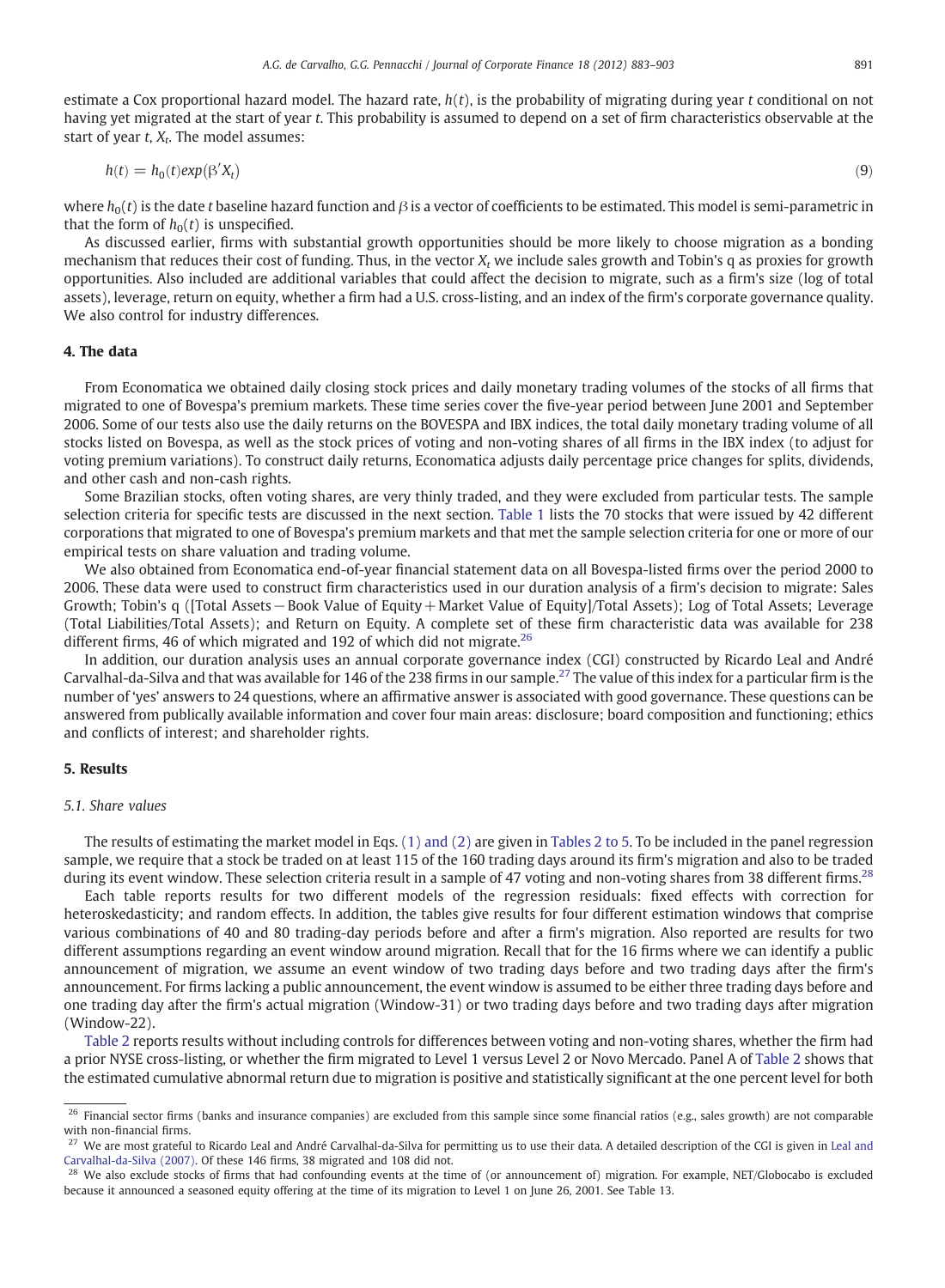<span id="page-9-0"></span>Effect of migration on returns. The values reported represent the cumulative percentage abnormal returns over the event windows. They were obtained from the model  $R_i = \alpha_i + \beta_i B_t + \gamma_i X_t + \lambda W_{it} + \varepsilon_i$ , where  $R_i$  is the date t return on stock i; B<sub>t</sub> is the date t return on the IBOVESPA index; X<sub>t</sub> is the date t return on IBX index; and  $W_{it}$  is a dummy variable indicating the event window for stock i. These results were obtained using GLS with correction for heteroskedasticity and for random effects. The event windows tested are: Window-22 (two trading days before and two after migration/announcement); and Window-31 (three trading days before and one day after migration/two trading days before and two after announcement). Only stocks traded on at least 115 of the 160 trading days around the migration/announcement date and traded during the event window are in the sample. The Panel A sample includes 47 stocks representing 38 different firms. The Panel B sample includes 32 stocks representing 27 different firms and one portfolio with 15 stocks representing the 11 firms that migrated on June 26, 2001. The values in parentheses are z-statistics for the coefficient  $\lambda$  associated with variable  $W_{it}$ .

|                                | <b>Estimation Window</b>                                             |                                                      |                                                      |                                                      |
|--------------------------------|----------------------------------------------------------------------|------------------------------------------------------|------------------------------------------------------|------------------------------------------------------|
|                                | 80 trading days before<br>migration                                  | 80 trading days before and<br>80 after the migration | 40 trading days before and<br>40 after the migration | 80 trading days before and<br>40 after the migration |
| Panel A: All individual shares |                                                                      |                                                      |                                                      |                                                      |
| Heteroskedastic Panel          |                                                                      |                                                      |                                                      |                                                      |
| Window-22                      | $2.44***$                                                            | $2.20***$                                            | $2.59***$                                            | $2.51***$                                            |
|                                | (4.54)                                                               | (3.89)                                               | (5.07)                                               | (4.87)                                               |
| Window-31                      | $2.17***$                                                            | $2.18***$                                            | $2.06***$                                            | $2.12***$                                            |
|                                | (4.15)                                                               | (3.83)                                               | (3.89)                                               | (4.03)                                               |
| Random Effects Panel           |                                                                      |                                                      |                                                      |                                                      |
| Window-22                      | $2.45***$                                                            | $2.63***$                                            | $2.69***$                                            | $2.65***$                                            |
|                                | (3.47)                                                               | (3.71)                                               | (3.79)                                               | (3.83)                                               |
| Window-31                      | $2.47***$                                                            | $2.64***$                                            | $2.72***$                                            | $2.65***$                                            |
|                                | (3.49)                                                               | (3.73)                                               | (3.83)                                               | (3.83)                                               |
|                                | Panel B: A portfolio of shares used for firms migrating on same date |                                                      |                                                      |                                                      |
| Heteroskedastic Panel          |                                                                      |                                                      |                                                      |                                                      |
| Window-22                      | $1.97***$                                                            | $1.90**v$                                            | $2.25***$                                            | $2.04***$                                            |
|                                | (3.04)                                                               | (2.91)                                               | (3.48)                                               | (3.20)                                               |
| Window-31                      | $2.39***$                                                            | $2.22***$                                            | $2.49***$                                            | $2.37***$                                            |
|                                | (3.68)                                                               | (3.39)                                               | (3.84)                                               | (3.71)                                               |
| Random effects panel           |                                                                      |                                                      |                                                      |                                                      |
| Window-22                      | $1.88***$                                                            | $2.26***$                                            | $2.24***$                                            | $2.16***$                                            |
|                                | (2.32)                                                               | (2.86)                                               | (2.78)                                               | (2.71)                                               |
| Window-31                      | $1.84**$                                                             | $2.18***$                                            | $2.16***$                                            | $2.09***$                                            |
|                                | (2.27)                                                               | (2.75)                                               | (2.69)                                               | (2.63)                                               |

\*, \*\*, and \*\*\* indicate statistical significance at the 10% level, the 5% level, and the 1% level, respectively.

#### Table 3

Effect of migration on returns (controlling for voting shares). The values reported represent the cumulative percentage abnormal returns over the event windows. They were obtained from the model  $R_{it} = \alpha_i + \beta_i B_t + \gamma_i X_t + \lambda W_{it} + \omega V_0 t e_i W_{it} + \varepsilon_{it}$ , where  $R_{it}$  is the date t return on stock i;  $B_t$  is the date t return on the IBOVESPA index;  $X_t$  is the date t return on IBX index;  $W_{it}$ is a dummy variable indicating the event window for stock i; and Vote<sub>i</sub> is a dummy variable that indicates voting shares. These results were obtained using GLS with correction for heteroskedasticity and for random effects. The event windows tested are: Window-22 (two trading days before and two after migration/announcement); and Window-31 (three trading days before and one after migration/two trading days before and two after announcement). Only stocks traded on at least 115 of the 160 trading days around the migration/announcement date and traded during the event window are in the sample. The sample includes 47 stocks representing 38 different firms. There are 13 voting shares. In parentheses are z-statistics for the coefficients λ and  $\omega$  associated with the variables  $W_{it}$  and Vote<sub>i</sub> $W_{it}$ , respectively.

|                       |                 | <b>Estimation window</b>            |                                                      |                                                      |                                                      |
|-----------------------|-----------------|-------------------------------------|------------------------------------------------------|------------------------------------------------------|------------------------------------------------------|
|                       |                 | 80 trading days before<br>migration | 80 trading days before and<br>80 after the migration | 40 trading days before and<br>40 after the migration | 80 trading days before and<br>40 after the migration |
| Heteroskedastic panel |                 |                                     |                                                      |                                                      |                                                      |
| Window-22             | W               | $1.64**$                            | $1.42*$                                              | $1.78***$                                            | $1.70**$                                             |
|                       |                 | (2.24)                              | (1.93)                                               | (2.44)                                               | (2.37)                                               |
|                       | $VOTE \times W$ | $1.84*$                             | $1.96*$                                              | 1.67                                                 | $1.71*$                                              |
|                       |                 | (1.69)                              | (1.70)                                               | (1.63)                                               | (1.65)                                               |
| Window-31             | W               | $2.25***$                           | $1.91***$                                            | $2.11***$                                            | $2.19***$                                            |
|                       |                 | (3.10)                              | (2.58)                                               | (2.90)                                               | (3.04)                                               |
|                       | $VOTE \times W$ | $-0.07$                             | 0.78                                                 | 0.00                                                 | $-0.05$                                              |
|                       |                 | $(-0.07)$                           | (0.67)                                               | (0.00)                                               | $(-0.05)$                                            |
| Random Effects Panel  |                 |                                     |                                                      |                                                      |                                                      |
| Window-22             | W               | $2.41***$                           | $2.63***$                                            | $2.72***$                                            | $2.63***$                                            |
|                       |                 | (2.88)                              | (3.12)                                               | (3.24)                                               | (3.21)                                               |
|                       | $VOTE \times W$ | 0.35                                | 0.24                                                 | 0.17                                                 | 0.23                                                 |
|                       |                 | (0.23)                              | (0.15)                                               | (0.11)                                               | (0.15)                                               |
| Window-31             | W               | $2.39***$                           | $2.60***$                                            | $2.72***$                                            | $2.62***$                                            |
|                       |                 | (2.86)                              | (3.09)                                               | (3.25)                                               | (3.20)                                               |
|                       | $VOTE \times W$ | 0.69                                | 0.51                                                 | 0.36                                                 | 0.44                                                 |
|                       |                 | (0.45)                              | (0.33)                                               | (0.24)                                               | (0.29)                                               |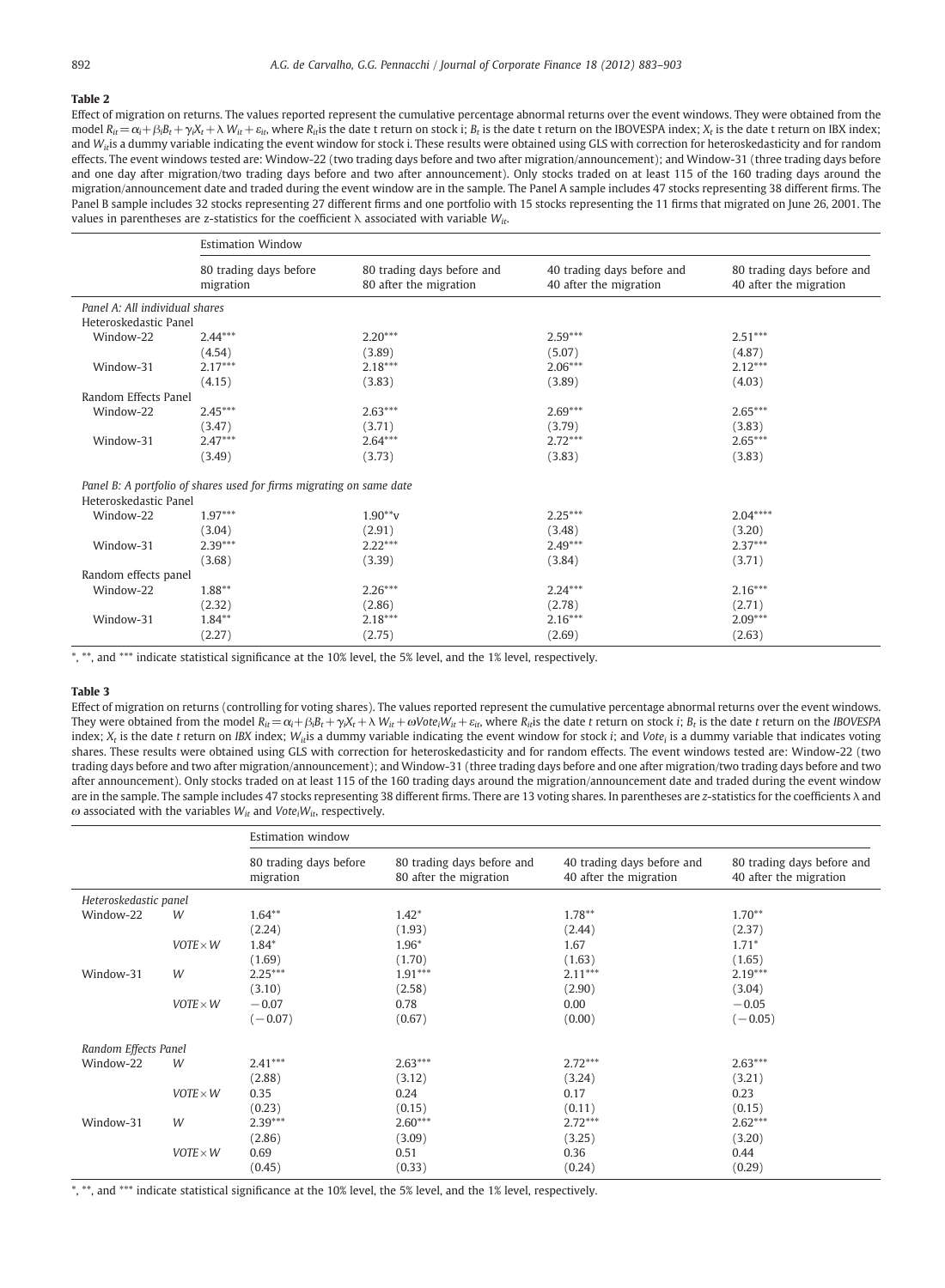<span id="page-10-0"></span>Effect of migration on returns (controlling for prior NYSE listing). The values reported represent the cumulative percentage abnormal returns over the event windows. They were obtained from the model  $R_{ii} = \alpha_i + \beta_i B_t + \gamma_i X_t + \lambda W_{ii} + \omega N YSE_i W_{ii} + \varepsilon_{ii}$ , where  $R_{ii}$  is the date t return on stock i;  $B_t$  is the date t return on the IBOVESPA index;  $X_t$  is the date t return on IBX index;  $W_{it}$ is a dummy variable indicating the event window for stock i; and NYSE<sub>i</sub> is a dummy variable indicating whether stock *i* was listed on the NYSE prior to migration/announcement. These results were obtained using GLS with correction for heteroskedasticity and for random effects. The event windows tested are: Window-22 (two trading days before and two after migration/announcement); and Window-31 (three trading days before and one after migration/two trading days before and two after announcement). Only stocks traded on at least 115 of the 160 trading days around the migration/announcement date and traded during the event window are in the sample. The sample includes 47 stocks representing 38 different firms. There are 14 stocks representing 10 different firms that were listed on the NYSE prior to the firm's migration/announcement date. In parentheses are z-statistics for the coefficients  $\lambda$  and  $\omega$  associated with the variables  $W_{it}$  and NYSE<sub>i</sub> $W_{it}$ , respectively.

|                       |                 | <b>Estimation Window</b>            |                                                      |                                                      |                                                      |
|-----------------------|-----------------|-------------------------------------|------------------------------------------------------|------------------------------------------------------|------------------------------------------------------|
|                       |                 | 80 trading days before<br>migration | 80 trading days before and<br>80 after the migration | 40 trading days before and<br>40 after the migration | 80 trading days before and<br>40 after the migration |
| Heteroskedastic Panel |                 |                                     |                                                      |                                                      |                                                      |
| Window-22             | W               | $2.64***$                           | $2.47***$                                            | $2.87***$                                            | $2.74***$                                            |
|                       |                 | (3.52)                              | (3.27)                                               | (3.90)                                               | (3.74)                                               |
|                       | $NYSE \times W$ | $-0.42$                             | $-0.61$                                              | $-0.56$                                              | $-0.48$                                              |
|                       |                 | $(-0.39)$                           | $(-0.53)$                                            | $(-0.55)$                                            | $(-0.46)$                                            |
| Window-31             | W               | $3.28***$                           | $3.08***$                                            | $3.30***$                                            | $3.26***$                                            |
|                       |                 | (4.40)                              | (4.08)                                               | (4.49)                                               | (4.45)                                               |
|                       | $NYSE \times W$ | $-2.19**$                           | $-2.08*$                                             | $-2.58**$                                            | $-2.36**$                                            |
|                       |                 | $(-2.11)$                           | $(-1.82)$                                            | $(-2.47)$                                            | $(-2.25)$                                            |
| Random Effects Panel  |                 |                                     |                                                      |                                                      |                                                      |
| Window-22             | W               | $3.01***$                           | $3.25***$                                            | $3.40***$                                            | $3.31***$                                            |
|                       |                 | (3.59)                              | (3.85)                                               | (4.04)                                               | (4.03)                                               |
|                       | $NYSE \times W$ | $-1.85$                             | $-2.08$                                              | $-2.38$                                              | $-2.20$                                              |
|                       |                 | $(-1.23)$                           | $(-1.36)$                                            | $(-1.57)$                                            | $(-1.48)$                                            |
| Window-31             | W               | $3.18***$                           | $3.41***$                                            | $3.57***$                                            | $3.44***$                                            |
|                       |                 | (3.80)                              | (4.05)                                               | (4.25)                                               | (4.19)                                               |
|                       | $NYSE \times W$ | $-2.39$                             | $-2.59*$                                             | $-2.88*$                                             | $-2.66*$                                             |
|                       |                 | $(-1.59)$                           | $(-1.69)$                                            | $(-1.91)$                                            | $(-1.79)$                                            |

\*, \*\*, and \*\*\* indicate statistical significance at the 10% level, the 5% level, and the 1% level, respectively.

#### Table 5

Effect of migration on returns (controlling for Level 2 or Novo Mercado). The values reported represent the cumulative percentage abnormal returns over the event windows. They were obtained from the model  $R_{it} = \alpha_i + \beta_i B_t + \gamma_i X_t + \lambda W_{it} + \omega L 2NM_i W_{it} + \varepsilon_{it}$ , where  $R_{it}$  is the date t return on stock i;  $B_t$  is the date t return on the IBOVESPA index;  $X_t$  is the date t return on IBX index;  $W_{it}$  is a dummy variable indicating the event window for stock i; and L2NM<sub>i</sub> is a dummy variable indicating whether stock i migrated to Level 2 or Novo Mercado. These results were obtained using GLS with correction for heteroskedasticity and for random effects. The event windows tested are: Window-22 (two trading days before and two after migration/announcement); and Window-31 (three trading days before and one after migration/two trading days before and two after announcement). Only stocks traded on at least 115 of the 160 trading days around the migration/ announcement date and traded during the event window are in the sample. The sample includes 47 stocks representing 38 different firms. There are 9 stocks representing 9 different firms that migrated to Level 2 or Novo Mercado. In parentheses are z-statistics for the coefficients  $\lambda$  and  $\omega$  associated with the variables  $W_{it}$ and  $L2NM_iW_i$ , respectively.

|                       |                 | Estimation window                   |                                                      |                                                      |                                                      |
|-----------------------|-----------------|-------------------------------------|------------------------------------------------------|------------------------------------------------------|------------------------------------------------------|
|                       |                 | 80 trading days before<br>migration | 80 trading days before and<br>80 after the migration | 40 trading days before and<br>40 after the migration | 80 trading days before and<br>40 after the migration |
| Heteroskedastic Panel |                 |                                     |                                                      |                                                      |                                                      |
| Window-22             | W               | $1.91***$                           | $1.55***$                                            | $2.05***$                                            | $1.98***$                                            |
|                       |                 | (3.24)                              | (3.59)                                               | (3.53)                                               | (3.42)                                               |
|                       | $L2NM \times W$ | $3.22***$                           | $3.59**$                                             | $3.53**$                                             | $3.42**$                                             |
|                       |                 | (2.22)                              | (2.44)                                               | (2.48)                                               | (2.40)                                               |
| Window-31             | W               | $1.59***$                           | $1.46**$                                             | $1.33**$                                             | $1.44***$                                            |
|                       |                 | (2.79)                              | (2.32)                                               | (2.32)                                               | (2.51)                                               |
|                       | $L2NM \times W$ | $3.70***$                           | $3.93***$                                            | $4.43**$                                             | $4.16***$                                            |
|                       |                 | (2.57)                              | (2.67)                                               | (3.09)                                               | (2.91)                                               |
| Random Effects Panel  |                 |                                     |                                                      |                                                      |                                                      |
| Window-22             | W               | $1.97**$                            | $2.01**$                                             | $2.03**$                                             | $2.01***$                                            |
|                       |                 | (2.49)                              | (2.52)                                               | (2.55)                                               | (2.59)                                               |
|                       | $L2NM \times W$ | 2.28                                | $2.94*$                                              | $3.09*$                                              | $3.00*$                                              |
|                       |                 | (1.35)                              | (1.72)                                               | (1.82)                                               | (1.81)                                               |
| Window-31             | W               | $1.96**$                            | $2.00**$                                             | $2.06***$                                            | $2.00**$                                             |
|                       |                 | (2.46)                              | (2.50)                                               | (2.58)                                               | (2.56)                                               |
|                       | $L2NM \times W$ | 2.43                                | $3.03*$                                              | $3.07*$                                              | $3.06*$                                              |
|                       |                 | (1.44)                              | (1.77)                                               | (1.81)                                               | (1.84)                                               |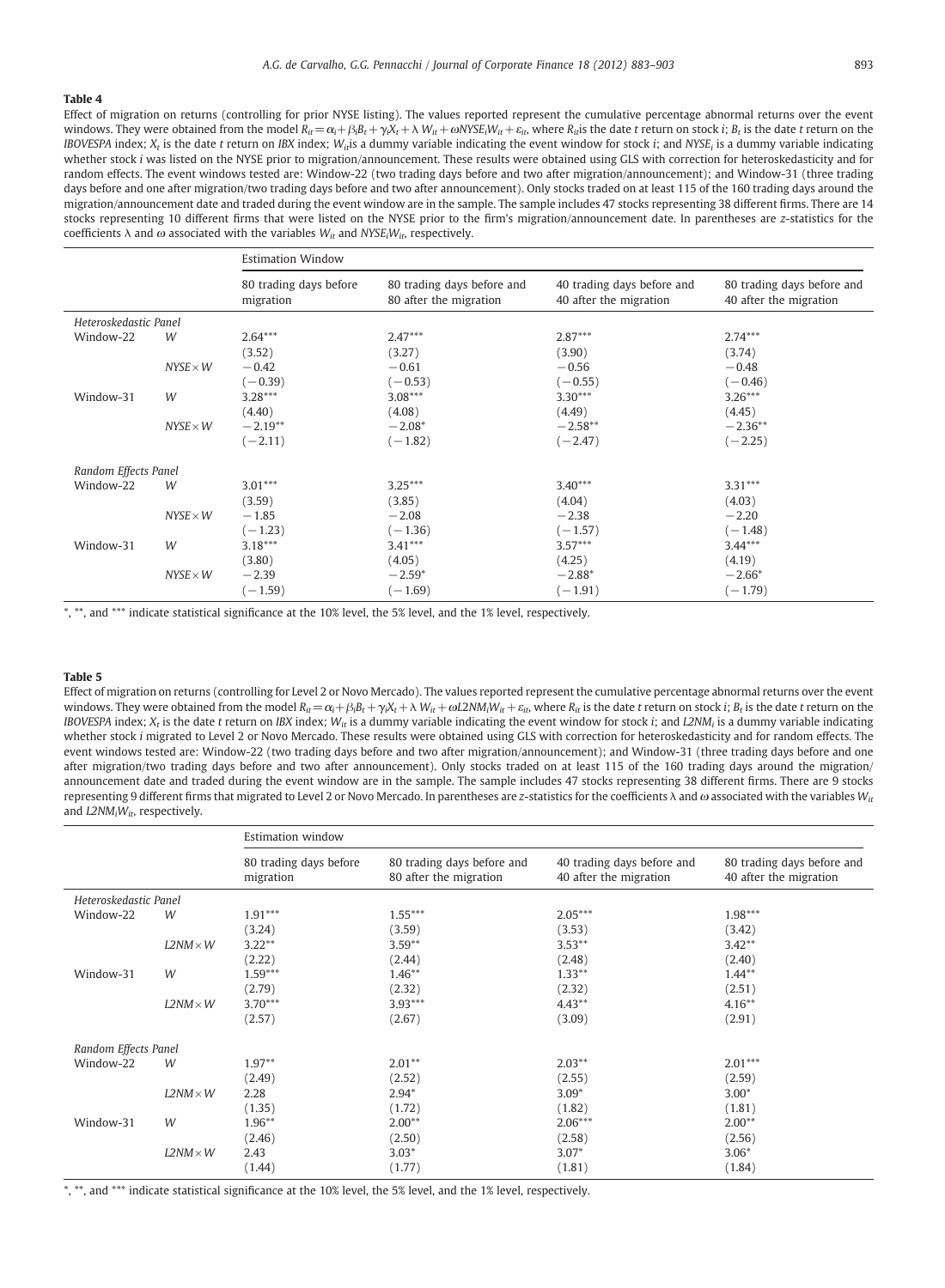the three days before and one day after migration event window (Window-31) and the two days before and two days after event window (Window-22). The point estimates for the abnormal returns range between 2.06% and 2.72% depending on the chosen event and estimation windows and error correction method. However, in each case the evidence is consistent with the notion that investors view a firm's listing on one of Bovespa's premium markets as a commitment to greater minority shareholder protection.

This increase in shareholder value at the time of migration is comparable to the 2.63% increase that [Miller \(1999\)](#page-20-0) found when firms announced a cross-listing on the NYSE or NASDAQ. As [Stulz \(1999\)](#page-20-0) points out, the size of the abnormal returns found by [Miller \(1999\)](#page-20-0) and others may be an underestimate of the true increase in value that shareholders attribute to a firm's cross-listing because the firm's action may have been partially anticipated. The same insight holds for our event study: some of the increase in shareholder value may have occurred weeks before a firm's actual migration date if investors viewed migration to have a positive probability. Hence our estimates of the impact of migration are likely to be conservative.

Panel B of [Table 2](#page-9-0) examines the robustness of the abnormal return estimates by using an alternative control for crosscorrelation in the returns of shares of firms that migrated on the same day. Specifically, we formed an equally-weighted portfolio of the 15 stocks of the 11 firms that migrated on the initial day of June 26, 2001. We then re-ran the regressions treating this portfolio as a single observation. The estimated abnormal returns range from 1.84% to 2.49% depending on the particular estimation and event windows and error correction method. However, as in Panel A, in each instance these estimates are statistically significant at the 1% or 5% level. Thus, our results are not driven by the group of firms that migrated at the start of Bovespa's premium listings.

In [Table 3,](#page-9-0) we estimate Eq. [\(2\)](#page-6-0) where  $C_i=VOTE_i$  controls for voting shares. In this set of regressions the coefficient on the event window, W, represents the abnormal return for non-voting shares while the sum of this coefficient and that of the VOTE×W represents the abnormal return for voting shares. Similar to the results in the previous table, for each estimation window and event window choice, the event window coefficient representing the abnormal return on non-voting shares is positive and statistically significant. In addition, the added effect for voting shares,  $VOTE \times W$ , is statistically insignificant for most estimation and event window choices. Only when the event window is Window-22 and there is adjustment for heteroskedasticity does the difference between the abnormal returns between voting and non-voting shares become significant at the 10% level. However, the overall evidence appears to suggest that, as a group, there is as much of an increase in the value of voting shares as there is for the value of non-voting shares.

[Table 4](#page-10-0) is similar to [Table 3](#page-9-0) but instead estimates Eq. [\(2\)](#page-6-0) where  $C_i = NYSE_i$  controls for the shares of firms that had NYSE crosslistings prior to migration. Fourteen of the 47 stocks are of firms that had an NYSE cross-listing prior to their Bovespa premium listing. Depending on the event window and residual modeling, the abnormal returns reflecting shares of firms without a prior cross-listing appear somewhat higher than before, ranging from 2.47% to 3.57%. In all cases, the point estimates for the coefficient on the prior NYSE cross-listing dummy variable are negative, and they are statistically significant in 7 of the 16 cases. These results might be interpreted as mild evidence that firms without a prior NYSE cross-listing benefit the most from migrating to a Bovespa premium listing.

[Table 5](#page-10-0) estimates Eq. [\(2\)](#page-6-0) once again but now where  $C_i = L2NM_i$  controls for the shares of firms that migrated to Level 2 or Novo Mercado, which are the premium listings that add higher governance standards to the primarily disclosure-related standards of Level 1. Nine out of our sample of 47 stocks were of firms that chose Level 2 (5 firms) or Novo Mercado (4 firms) listings. When regressions include this control, [Table 5](#page-10-0) shows that the coefficient on the migration event, W, remains positive and significant, though 0.48% to 0.73% less compared to the those of the regressions in [Table 2](#page-9-0) that exclude the control. The coefficient on the  $L2NM\times W$  variable controlling for a Level 2 or Novo Mercado migration is always positive and is statistically significant in 14 of the 16 regression specifications. The coefficient estimates on this control indicate that the marginal benefit of choosing a Level 2 or Novo Mercado listing versus a Level 1 listing is an abnormal return ranging from 2.28% to 4.43%. These results are supportive evidence that shareholders value the additional corporate governance improvements that come with a Level 2 and Novo Mercado listing.

Our final analysis of abnormal returns involves estimating separate market models of the form of Eq. [\(1\)](#page-6-0) for each stock issued by a migrating firm. The results assuming an event Window-31 are reported in [Table 6](#page-12-0). There one sees that the average abnormal return is 2.63%, which coincidentally is the same average abnormal return found by [Miller \(1999\)](#page-20-0) for firms announcing an NYSE/ NASDAQ cross-listing. This cumulative abnormal return would be statistically significant under the assumption that returns are independent across firms.<sup>29</sup> Eight of the 47 stocks had significantly positive abnormal returns while only two stocks had significantly negative ones. The average abnormal return for the 14 stocks issued by firms that had a prior NYSE cross-listing was 1.03%. In contrast, the average abnormal return for the 33 stocks that did not have a prior NYSE listing was 3.30%. [Table 6](#page-12-0) also shows that average abnormal return for voting shares was 2.65% while it was 2.76% for non-voting shares. Average abnormal returns for the 38 stocks of firms choosing a Level 1 listing was 2.33% while average abnormal returns for the nine stocks of firms choosing a Level 2 or Novo Mercado listing was 3.90%. These results are consistent with the previous tables' panel regression results.

In summary, our samples of voting and non-voting shares appear to experience similar average abnormal returns due to migration. Differences emerge when the sample is split between stocks of firms with a prior NYSE listing and of firms choosing a Level 2 or Novo Mercado listing. We find some evidence that shareholders benefit more from a Bovespa premium listing if their firms had not previously cross-listed on the NYSE, suggesting that an NYSE cross-listing partially substitutes for a Bovespa

<sup>&</sup>lt;sup>29</sup> The potential lack of independence due to several firms migrating on the same date was the motivation for our panel regression tests in [Tables 2 through 5.](#page-9-0)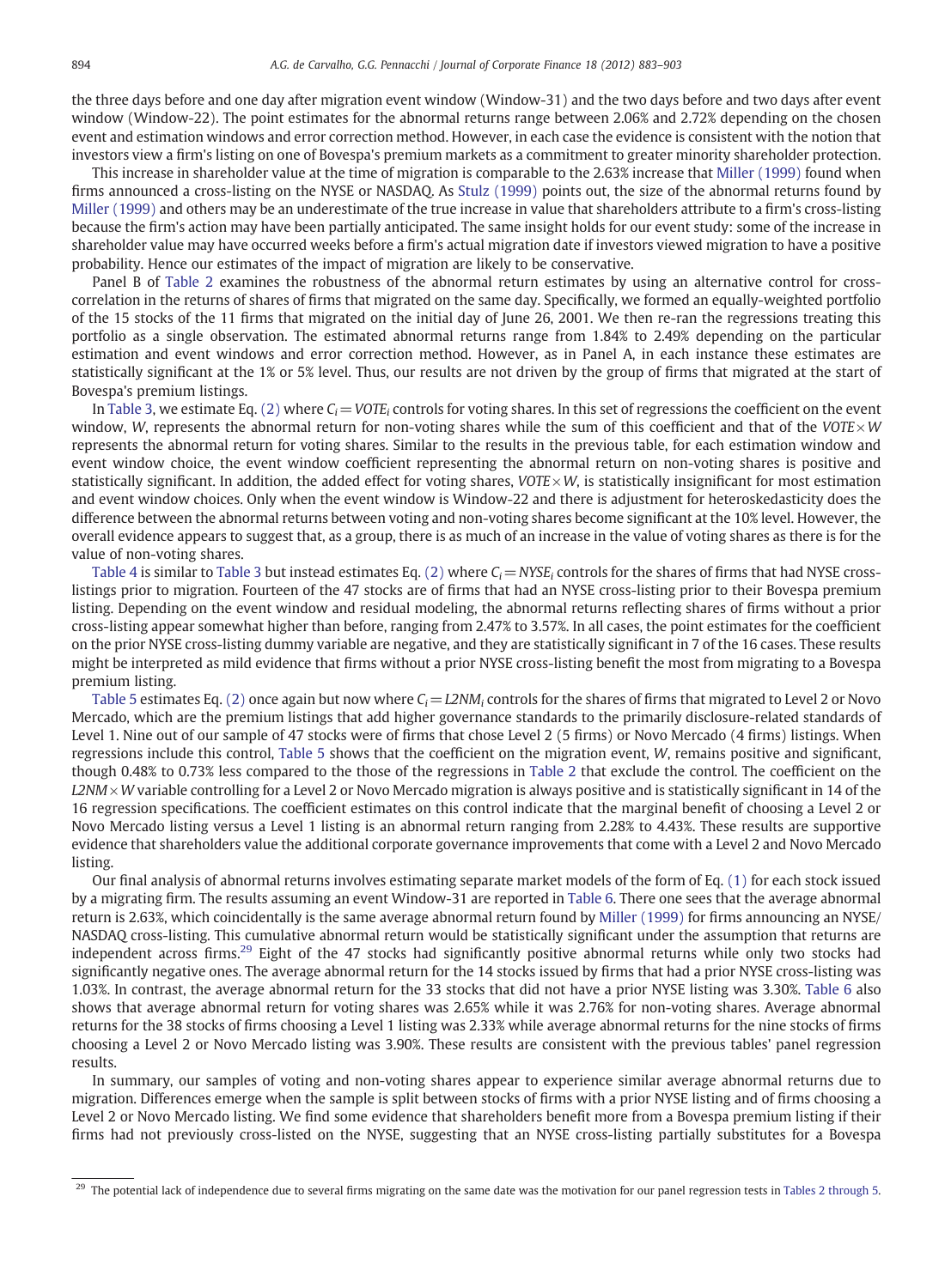<span id="page-12-0"></span>Effect of migration on returns (individual shares). Cumulative abnormal returns are reported as a percentage over a four trading day event window. These abnormal returns were estimated by OLS from a market model using the IBOVESPA and IBX indices as explanatory variables. The estimation window is 80 trading days before the event window. The event window for the stocks whose event date is the migration date (M) is three trading days before and one after the migration. The event window for the stocks whose event date is the announcement date (A) is two trading days before and two after the announcement. Only those stocks that traded over the entire event window are included.

| Stock             |                               | Event Date and Type | Prior NYSE | Cummulative abnormal returns | z-statistic | <b>Standard Deviation</b> |
|-------------------|-------------------------------|---------------------|------------|------------------------------|-------------|---------------------------|
| BBDC3             | <b>BANCO BRADESCO ON</b>      | 2001-06-26 M        | No         | 3.15                         | 0.78        | 4.033                     |
| BBDC4             | <b>BANCO BRADESCO PN</b>      | 2001-06-26 M        | No         | 1.76                         | 0.40        | 4.436                     |
| ITAU4             | <b>BANCO ITAU PN</b>          | 2001-06-26 M        | No         | 4.52                         | 1.01        | 4.494                     |
| BRAP3             | <b>BRADESCO PARTICIP. ON</b>  | 2001-06-26 M        | No         | 3.60                         | 0.58        | 6.177                     |
| BRAP4             | <b>BRADESCO PARTICIP. PN</b>  | 2001-06-26 M        | No         | 3.13                         | 0.65        | 4.813                     |
| GGBR4             | <b>GERDAU PN</b>              | 2001-06-26 M        | Yes        | $-3.75$                      | $-0.72$     | 5.240                     |
| PLIM4             | GLOBOCABO PN                  | 2001-06-26 M        | No         | 25.79***                     | 3.81        | 6.765                     |
| ITSA4             | <b>ITAU SA PN</b>             | 2001-06-26 M        | No         | 4.51                         | 1.28        | 3.535                     |
| PRGA4             | PERDIGAO PN                   | 2001-06-26 M        | Yes        | $10.33***$                   | 3.01        | 3.432                     |
| RAPT4             | RANDON PART. PN               | 2001-06-26 M        | No         | 6.95                         | 1.30        | 5.361                     |
| SDIA4             | <b>SADIA PN</b>               | 2001-06-26 M        | No         | $8.77***$                    | 2.20        | 3.989                     |
| UBBR3             | <b>UNIBANCO ON</b>            | 2001-06-26 M        | Yes        | 0.60                         | 0.60        | 1.007                     |
| UBBR4             | <b>UNIBANCO PN</b>            | 2001-06-26 M        | Yes        | 4.82                         | 1.08        | 4.474                     |
| UBBR1             | <b>UNIBANCO UNT</b>           | 2001-06-26 M        | Yes        | $-2.19$                      | $-0.35$     | 6.237                     |
| VAGV4             | <b>VARIG PN</b>               | 2001-06-26 M        | No         | $-5.18$                      | $-0.72$     | 7.169                     |
| CMIG3             | <b>CEMIG ON</b>               | 2001-10-17 M        | Yes        | $-2.72$                      | $-0.45$     | 6.099                     |
| CMIG4             | <b>CEMIG PN</b>               | 2001-10-17 M        | Yes        | $-3.60$                      | $-0.69$     | 5.250                     |
| RPSA4             | <b>RIPASA PN</b>              | 2001-11-12 M        | No         | $-3.58$                      | $-0.70$     | 5.082                     |
| VCPA4             | VOTORANTIN CEL, PAPEL PN      | 2001-11-14 M        | No         | 5.42                         | 0.97        | 5.586                     |
| ARCZ6             | <b>ARACRUZ PNB</b>            | 2002-04-16 M        | Yes        | 4.65                         | 0.84        | 5.544                     |
| SBSP3             | <b>SABESP ON</b>              | 2002-04-19 A        | No         | $9.04***$                    | 2.59        | 3.491                     |
| BRTO4             | <b>BRASIL TELECOM PN</b>      | 2002-05-09 M        | Yes        | 3.54                         | 1.40        | 2.526                     |
| BRTP3             | <b>BRASIL TELEC. PART. ON</b> | 2002-05-09 M        | No         | 0.55                         | 0.14        | 4.019                     |
| BRTP4             | <b>BRASIL TELEC. PART. PN</b> | 2002-05-09 M        | No         | 0.66                         | 0.21        | 3.106                     |
| CLSC <sub>6</sub> | <b>CELESC PNB</b>             | 2002-06-21 A        | No         | $11.20**$                    | 2.39        | 4.681                     |
| TRPL3             | TRAN PAULISTA ON              | 2002-09-18 M        | No         | $6.10**$                     | 1.97        | 3.096                     |
| TRPL4             | TRAN PAULISTA PN              | 2002-09-18 M        | No         | $-1.29$                      | $-0.23$     | 5.714                     |
| KLBN4             | <b>KLABIN PN</b>              | 2002-12-10 M        | No         | $-0.14$                      | $-0.03$     | 5.273                     |
| PCAR4             | P. ACUCAR-CBD PN              | 2003-04-24 A        | Yes        | 4.06                         | 0.85        | 4.759                     |
| SUZA4             | SUZANO BAHIA SUL PN           | 2003-05-08 M        | No         | 2.18                         | 0.59        | 3.712                     |
| GOAU4             | <b>GERDAU MET PN</b>          | 2003-05-13 A        | No         | $-6.72**$                    | $-2.21$     | 3.046                     |
| VALE3             | CIA VALE DO RIO DOCE ON       | 2003-12-12 M        | Yes        | 2.07                         | 0.68        | 3.031                     |
| VALE5             | CIA VALE DO RIO DOCE PNA      | 2003-12-12 M        | Yes        | 0.10                         | 0.03        | 2.897                     |
| CNFB4             | CONFAB INDUSTRIAL SA PN       | 2003-12-19 M        | No         | 2.60                         | 0.67        | 3.910                     |
| UNIP6             | UNIPAR-UNIAO PET SA PNB       | 2004-08-11 A        | No         | 2.41                         | 0.53        | 4.574                     |
| ELPL4             | ELETROPAULO MET PN            | 2004-09-10 A        | No         | 6.97                         | 1.49        | 4.690                     |
| SUZB4             | SUZANO PET SA PN              | 2004-10-22 A        | No         | $-0.26$                      | $-0.04$     | 6.075                     |
| ETER3             | <b>ETERNIT SA ON</b>          | 2005-01-26 A        | No         | $4.90*$                      | 1.87        | 2.616                     |
| DURA4             | <b>DURATEX SA PN</b>          | 2005-02-24 A        | No         | 1.91                         | 0.48        | 3.957                     |
| UGPA4             | ULTRAPAR PARTICIP. SA PN      | 2005-03-22 A        | Yes        | $-7.49*$                     | $-1.86$     | 4.035                     |
| MYPK4             | <b>IOCHPE MAXION SA PN</b>    | 2005-09-21 A        | No         | 0.03                         | 0.01        | 4.572                     |
| RSID <sub>3</sub> | ROSSI RESIDENCIAL SA ON       | 2006-01-27 M        | No         | $-15.45$                     | $-1.51$     | 10.264                    |
| LIGT3             | <b>LIGHT ON</b>               | 2006-02-22 M        | No         | 13.49***                     | 2.59        | 5.203                     |
| SLED4             | SARAIVA PN                    | 2006-04-07 M        | No         | 1.18                         | 0.22        | 5.301                     |
| EMBR3             | <b>EMBRAER ON</b>             | 2006-06-01 A        | Yes        | 3.99                         | 1.00        | 3.987                     |
| ELET3             | <b>ELECTROBRA ON</b>          | 2006-06-28 A        | No         | 5.11                         | 1.01        | 5.044                     |
| ELET4             | <b>ELECTROBRA PN</b>          | 2006-06-28 A        | No         | 5.73                         | 1.31        | 4.367                     |
|                   | Average                       |                     |            | $2.63***$                    | 5.40        | 0.49                      |

\*, \*\*, and \*\*\* indicate statistical significance at the 10% level, the 5% level, and the 1% level, respectively.

premium listing. There also appears to be a marginal benefit from the higher corporate governance standards that derive from a Level 2 and Novo Mercado listing.

#### 5.2. Voting premium

The previous section's results may not be indicative to the relative returns earned on a particular dual share-class firm's voting and non-voting shares. One reason for this is that some of the voting shares that we analyzed are of firms that migrated to Novo Mercado and, therefore, these firms could have only voting shares. In cases where Novo Mercado-listed firms had previously issued non-voting shares, they tended to convert them to voting shares well before migration and, hence, these shares are not in our sample. Another reason is that even when dual share-class firms migrate to Levels 1 or 2, their voting shares often are excluded from our event study tests. As discussed earlier, voting shares tend to be less frequently traded, so that there are often insufficient price observations for computing returns during the tests' estimation and event window periods.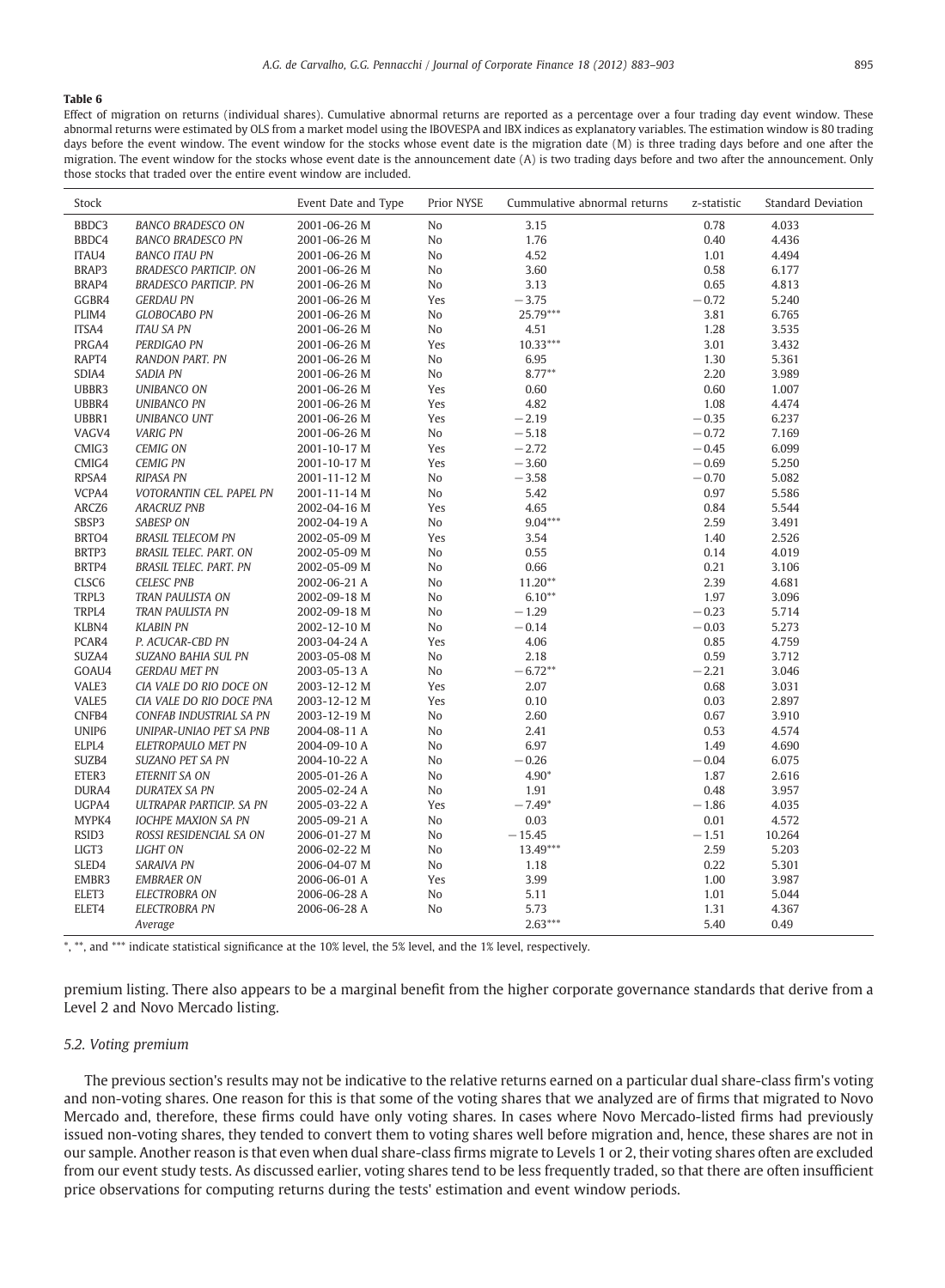This section attempts to provide more insight regarding the relative returns to a particular dual share-class firm's voting and non-voting shares at the time of migration. It uses a test methodology that is less sensitive to voting share illiquidity. As detailed in [Section 3.2,](#page-6-0) we analyze the average change in a dual share-class firm's voting premium over relatively long intervals prior to, and following, their migrations. If this change is statistically significant relative to firms that did not migrate over the same period, then we may conclude that the firm's voting and non-voting shareholders earn statistically different returns due to migration.

Table 7 analyzes the market-adjusted voting (control) premium for 21 migrating firms that had dual share classes of voting and nonvoting shares. Column one gives the adjusted voting premium during the 52 weeks prior to migration while columns two, three, and four give the change in the average voting premium during the periods of four weeks, eight weeks, and 16 weeks following migration.

For 11 of the firms, there is at least one post-migration period characterized by a statistically significant decline in the voting premium. For only six of the firms does the voting premium rise significantly following migration. Taken as a whole, this evidence suggests that migration is likely to benefit a firm's non-voting shareholders more than its voting shareholders.

These results contrast with the event study evidence of the previous section that included voting shares of single share-class firms and excluded many illiquid voting shares of dual share-class firms. That sample of voting shares appeared to benefit from migration just as much as, if not more than, non-voting shares. However, we now see that analyzing the relative returns to voting and non-voting shares at the level of a particular dual share-class firm can matter. Doing so produces evidence consistent with the theoretical prediction that better disclosure and governance benefits non-voting shareholders the most.

#### Table 7

Effect of migration on the voting (control) premium. The voting premium was calculated as  $VP_t = (P_{v,t} - P_{nv,t})N_{v,t}/(P_{v,t}N_{v,t} + P_{nv,t}N_{nv,t})$ , where  $P_{v,t}$  is the price of a voting share; P<sub>nv,t</sub> is the price of a non-voting share; N<sub>v,t</sub> is the number of voting shares; and N<sub>nv,t</sub> is the number of non-voting shares. For each firm the voting premium was adjusted by subtracting the average of the voting premiums of all corporations in the IBX index that had dual-class shares. For each firm we report the average voting premium during the 52 weeks before its migration and the difference in the average adjusted voting premiums during the 4, 8, and 16 week periods after its migration. The second reported value is the z-statistic and in parentheses is the number of observations in the period.

|                     | 52 weeks | Differences   |               |                |
|---------------------|----------|---------------|---------------|----------------|
|                     | before   | 4 weeks after | 8 weeks after | 16 weeks after |
| Alpargatas          | 0.026    | $0.213***$    | $0.167***$    | $0.098***$     |
|                     | (31)     | 0.000(4)      | 0.000(8)      | 0.000(14)      |
| Aracruz             | $-0.189$ | 0.009         | 0.016         | $0.026***$     |
|                     | (42)     | 0.562(4)      | 0.165(8)      | 0.003(15)      |
| Banco Bradesco      | $-0.055$ | $-0.049***$   | $-0.056***$   | $-0.068***$    |
|                     | (52)     | 0.002(4)      | 0.000(8)      | 0.000(16)      |
| Banco Itaú          | 0.038    | $-0.052**$    | $-0.054***$   | $-0.061***$    |
|                     | (51)     | 0.016(4)      | 0.001(8)      | 0.000(16)      |
| Bradespar           | $-0.004$ | $-0.031$      | $-0.044***$   | $-0.052***$    |
|                     | (46)     | 0.166(4)      | 0.007(8)      | 0.000(16)      |
| Brasil Telec.       | $-0.117$ | $-0.027*$     | $-0.023**$    | $-0.029***$    |
|                     | (51)     | 0.082(4)      | 0.039(8)      | 0.000(16)      |
| Brasil Telec. Part. | $-0.030$ | $-0.043***$   | $-0.051***$   | $-0.075***$    |
|                     | (52)     | 0.000(4)      | 0.000(8)      | 0.000(16)      |
| <b>Brasken</b>      | $-0.052$ |               |               | 0.025          |
|                     | (14)     |               |               | 0.154(4)       |
| Cemig               | $-0.023$ | $-0.024**$    | $-0.027***$   | $-0.029***$    |
|                     | (52)     | 0.029(4)      | 0.001(8)      | 0.000(16)      |
| Cesp                | $-0.098$ | 0.007         | $-0.015$      | $-0.03$        |
|                     | (52)     | 0.763(4)      | 0.343(8)      | 0.865(10)      |
| Gerdau              | $-0.040$ | $-0.019*$     | $-0.010$      | $-0.018**$     |
|                     | (32)     | 0.075(3)      | 0.220(5)      | 0.035(6)       |
| Gerdau Met.         | $-0.017$ | 0.013         | 0.007         | 0.004          |
|                     | (22)     | 0.294(2)      | 0.373(5)      | 0.413(13)      |
| Iochpe              | $-0.099$ | $-0.036$      | $-0.033$      | $-0.022$       |
|                     | (25)     | 0.292(3)      | 0.217(5)      | 0.278(9)       |
| Itausa              | 0.162    | $-0.028*$     | $-0.038***$   | $-0.030***$    |
|                     | (50)     | 0.097(4)      | 0.002(8)      | 0.001(15)      |
| Marcopolo           | 0.021    | $-0.013$      | $-0.026*$     | $-0.044***$    |
|                     | (25)     | 0.511(2)      | 0.066(4)      | 0.000(9)       |
| Perdigão S/A        | 0.079    |               |               | $-0.109***$    |
|                     | (18)     |               |               | 0.000(2)       |
| Sadia               | 0.126    | $0.042***$    | $0.26***$     | 0.009          |
|                     | (13)     | 0.001(3)      | 0.016(6)      | 0.354(10)      |
| Tran Paulista       | $-0.137$ | 0.032         | $0.046***$    | $0.065***$     |
|                     | (52)     | 0.123(4)      | 0.003(8)      | 0.000(16)      |
| Unibanco            | 0.419    | $-0.015$      | $-0.014$      | $0.015*$       |
|                     | (52)     | 0.292(4)      | 0.156(8)      | 0.098(16)      |
| Unipar              | 0.011    | $-0.026**$    | $-0.021**$    | $-0.011*$      |
|                     | (52)     | 0.034(4)      | 0.016(8)      | 0.086(16)      |
| Vale Rio Doce       | 0.036    | $0.060***$    | $0.065***$    | $0.074***$     |
|                     | (52)     | 0.000(4)      | 0.000(8)      | 0.000(16)      |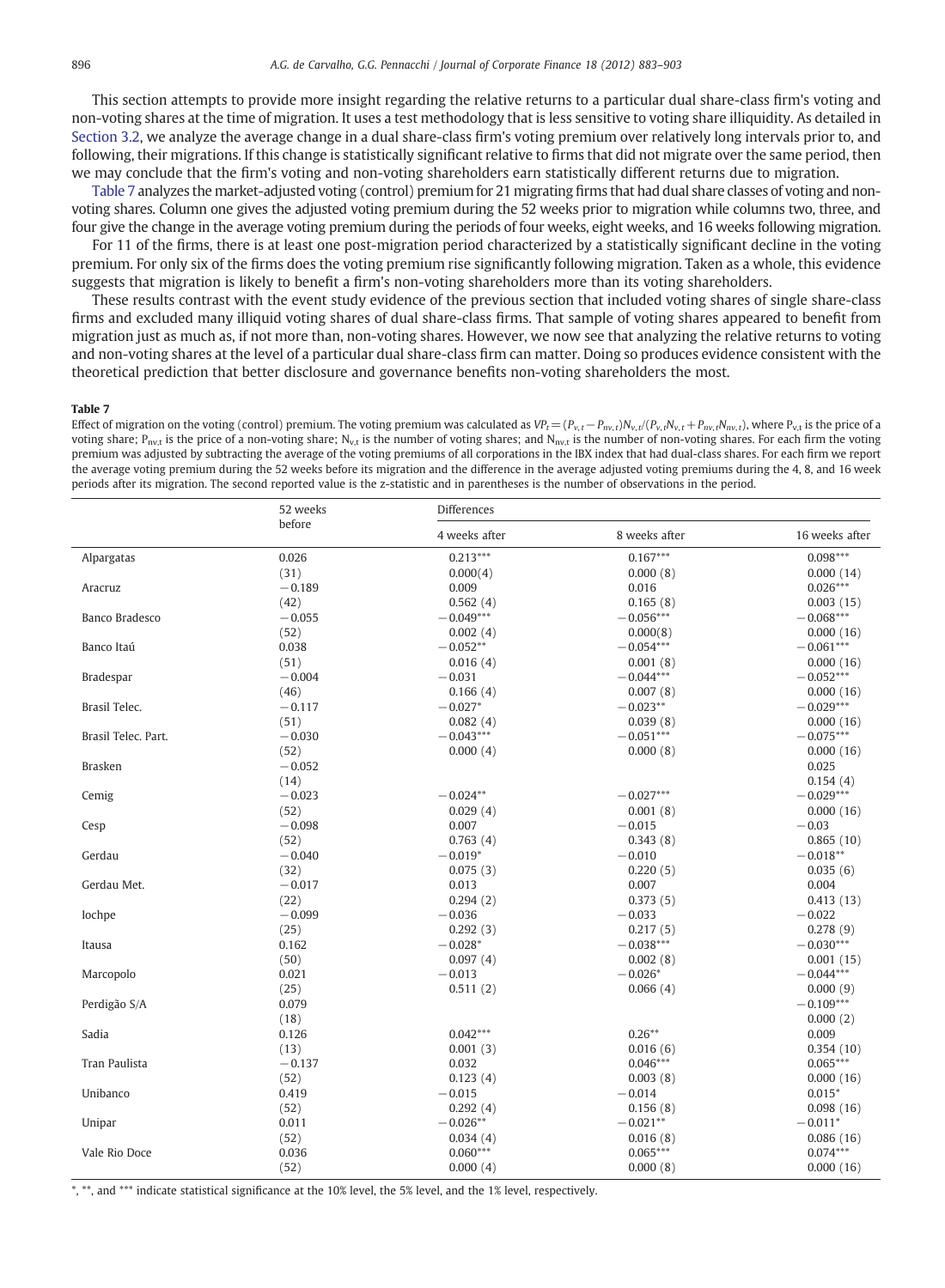# <span id="page-14-0"></span>5.3. Trading volume

This section examines whether trading volumes increase following migration, as would be predicted if greater disclosure leads to less information asymmetries and greater share liquidity. Regressions of Eq. [\(6\)](#page-7-0) are estimated at a weekly frequency using weekly averages of daily trading volumes during the 100 trading days prior to a firm's migration and the 100 trading days after its migration. To be included in this analysis, a stock must have traded at least once during each week of the estimation period. This selection criterion leaves a sample of 49 stocks of 38 different firms.

Table 8 reports results of panel regressions based on different subsamples and empirical specifications. Models 1, 2, and 3 of the table correct the regression residuals for heteroskedasticity while Models 4, 5, and 6 correct the regression residuals for random effects. The forms of Models 1 and 4 allow for only a fixed proportional shift in daily trading volume while Models 2 and 5 allow for only a shift in the stock volume's sensitivity to changes in Bovespa's total volume. Models 3 and 6 are the most general by allowing both types of shifts.

When only a fixed shift is modeled, columns one and four of Table 8 indicate that if all shares are considered together, migration leads to a statistically significant increase in volume of 7.0% and 17.0% for Models 1 and 4, respectively. Examining subsamples, there is evidence that this increase comes mainly from non-voting shares: for Models 1 and 4, volumes for non-voting shares increase 7.4% and 17.8%, respectively, while volume increases are smaller and statistically insignificant for voting shares. Interestingly, when only stocks of firms that had NYSE cross-listings prior to migration are considered, migration leads to their volumes on Bovespa increasing by the substantial amounts of 15.4% and 23.7% for Models 1 and 4, respectively. A potential explanation for these increases in volume is that trading shifted from the NYSE to Bovespa following migration.

The results are qualitatively similar if one models the effect of migration as being only a change in the stock volume's elasticity with respect to Bovespa's total volume of trading. In Models 2 and 5, the proportional increase in volume due to migration equals  $\gamma$ ln(VB<sub>t</sub>). If we evaluate this change at the daily average log volume (in R\$ millions) traded on Bovespa during our sample period, 20.29, one obtains a proportional increase of  $0.003 \times 20.29 = 6.1\%$  and  $0.009 \times 20.29 = 18.3\%$  in Models 2 and 5 for the sample of all shares. As before, this increase from migration occurs mainly for non-voting shares (8.1% and 18.3% for Models 2 and 5) and for NYSE cross-listed shares (16.2% and 24.3% for Models 2 and 5).

The most general specifications, Models 3 and 6, imply that the proportional effect of migration equals  $\lambda + \gamma \ln(VB_t)$ . From Table 8, we see that when both effects are permitted, the sign of  $\lambda$  becomes negative but  $\gamma$  stays positive. However, if as before,

#### Table 8

Effect of migration on trading volumes. This table presents estimates for the model  $\ln(V_{it}) = \alpha_i + \lambda DM_{it} + (\beta_i + \gamma DM_{it})\ln(VB_t) + \varepsilon_{it}$  where  $V_{it}$  is the average daily volume traded in R\$ thousands of stock i during week t, VB<sub>t</sub> is the average daily volume traded in R\$ millions of all stocks listed on Bovespa during week t, and  $DM_{it}$ is a dummy variable equal to 1 if firm i migrated/announced migration prior to week t and zero, otherwise. Two different estimation methods are used: GLS with correction for heteroskedasticity and GLS with random effects. The sample comprises the 100 trading days before and 100 days after each firm's migration/ announcement. "All Shares" estimates are for 49 stocks of 38 different firms. "Only Non−Voting Shares" (Only Voting Shares") estimates are for 34 (14) stocks of 34 (14) different firms. "Only Shares of Firms with a Prior NYSE Cross-Listing" estimates are for 15 stocks of 10 different firms. In parentheses are the regression coefficients' z-values.

|                                                                                                                                                                 | Heteroskedastic       |                               |                                                              | Random effects       |                               |                                                           |
|-----------------------------------------------------------------------------------------------------------------------------------------------------------------|-----------------------|-------------------------------|--------------------------------------------------------------|----------------------|-------------------------------|-----------------------------------------------------------|
|                                                                                                                                                                 | Model 1               | Model 2                       | Model 3                                                      | Model 4              | Model 5                       | Model 6                                                   |
| All Shares<br>AFTER $(\lambda)$<br>$AFTER \times In(VOLUME BOVESPA)$ ( $\gamma$ )<br>Effect at average ln(VOLUME BOVESPA)                                       | $0.070***$<br>(3.25)  | $0.003***$<br>(3.29)<br>0.061 | $-2.047**$<br>$(-2.21)$<br>$0.104**$<br>(2.28)<br>0.063      | $0.170***$<br>(5.53) | $0.009***$<br>(5.64)<br>0.183 | $-5.111***$<br>$(-4.28)$<br>$0.260***$<br>(4.42)<br>0.164 |
| <b>Only Non-Voting Shares</b><br>AFTER $(\lambda)$<br>$A$ FTER × ln(VOLUME BOVESPA) ( $\gamma$ )<br>Effect at average ln(VOLUME BOVESPA)                        | $0.074***$<br>(3.08)  | $0.004***$<br>(3.10)<br>0.081 | $-1.170$<br>$(-1.02)$<br>0.062<br>(1.08)<br>0.088            | $0.178***$<br>(5.19) | $0.009***$<br>(5.28)<br>0.183 | $-5.328***$<br>$(-3.66)$<br>$0.272***$<br>(3.78)<br>0.191 |
| <b>Only Voting Shares</b><br>AFTER $(\lambda)$<br>$AFTER \times In(VOLUME BOVESPA)$ ( $\gamma$ )<br>Effect at average ln(VOLUME BOVESPA)                        | 0.033<br>(0.67)       | 0.002<br>(0.76)<br>0.041      | $-5.644***$<br>$(-3.26)$<br>$0.277***$<br>(3.27)<br>$-0.024$ | 0.108<br>(1.64)      | $0.006*$<br>(1.72)<br>0.122   | $-6.048***$<br>$(-2.73)$<br>$0.301***$<br>(2.78)<br>0.059 |
| Only Shares of Firms with a Prior NYSE Cross Listing<br>AFTER $(\lambda)$<br>$A$ FTER × ln(VOLUME BOVESPA) ( $\gamma$ )<br>Effect at average ln(VOLUME BOVESPA) | $0.154$ ***<br>(4.09) | $0.008***$<br>(4.10)<br>0.162 | $-2.072$<br>$(-1.08)$<br>0.110<br>(1.16)<br>0.160            | $0.237***$<br>(4.56) | $0.012***$<br>(4.59)<br>0.243 | $-2.738$<br>$(-1.21)$<br>0.147<br>(1.32)<br>0.245         |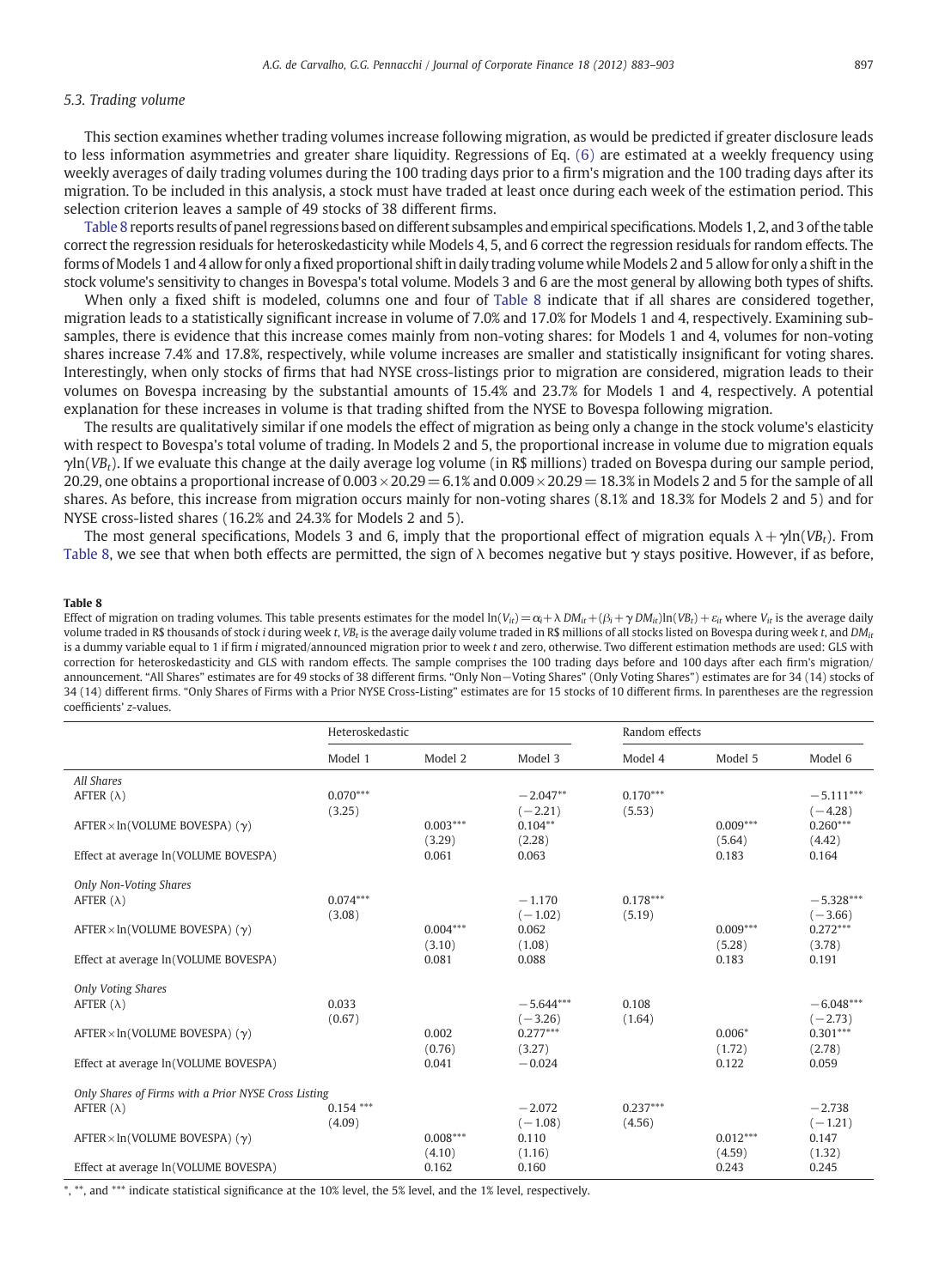<span id="page-15-0"></span>Effect of migration on trading volumes of NYSE ADRs. This table presents estimates for the model  $\ln(V_{it}) = \alpha_i + \lambda DM_{it} + (\beta_i + \gamma DM_{it})\ln(VB_t) + \varepsilon_{it}$  where  $V_{it}$  is the average daily volume traded in \$ thousands of ADR *i* during week t, VB, is the average daily volume traded in \$ thousands of all Brazilian ADRs listed on NYSE during week t, and  $DM_{it}$  is a dummy variable equal to 1 if firm i migrated prior to week t and zero, otherwise. Two different estimation methods are used: GLS with correction for heteroskedasticity and GLS with random effects. The sample comprises the 100 trading days before and 100 days after each firm's migration. Estimates are for 8 stocks of 7 different firms. In parentheses are the regression coefficients' z-values.

|                                                     | Heteroskedastic |         |          | Random effects |           |            |
|-----------------------------------------------------|-----------------|---------|----------|----------------|-----------|------------|
|                                                     | Model 1         | Model 2 | Model 3  | Model 4        | Model 5   | Model 6    |
| All shares                                          |                 |         |          |                |           |            |
| AFTER $(\lambda)$                                   | 0.039           |         | 0.787    | $-0.019$       |           | $-2.686**$ |
|                                                     | (1.04)          |         | (0.99)   | $(-0.25)$      |           | $-2.12)$   |
| AFTER $\times$ In (VOLUME BRAZIL ADRs) ( $\gamma$ ) |                 | 0.004   | $-0.077$ |                | $-0.001$  | $0.284**$  |
|                                                     |                 | (1.01)  | $-0.92)$ |                | $(-0.12)$ | (2.11)     |
| Effect at average ln(VOLUME BRAZIL ADRs)            |                 | 0.038   | 0.064    |                | $-0.009$  | $-0.019$   |

\*, \*\*, and \*\*\* indicate statistical significance at the 10% level, the 5% level, and the 1% level, respectively.

 $ln(VB_t)$  is evaluated at the sample average of 20.29, we find that the net effects of migration for all shares are positive, equaling 6.3% and 16.4% for Models 3 and 6, respectively. Also similar to earlier specifications, the average net impact for non-voting shares is a significant rise (8.8% for Model 3 and 19.1% for Model 6) while for voting shares the change in volume is smaller (a decline of 2.4% for Model 3 and an increase of 5.9% for Model 6). Though the regression coefficients for NYSE cross-listed stocks are not individually statistically significant, the point estimates indicate that migration leads to a substantial rise of 16.0% for Model 3 and 24.5% for Model 6.

Because the shares of firms that had a prior NYSE cross listing tend to have the greatest increase in trading volume following a Bovespa premium listing, we were motivated to explore how migration affected the trading of these firms' ADRs on the NYSE. Therefore, we collected daily trading volume for NYSE ADRs of Brazilian firms and re-estimated Eq. [\(6\)](#page-7-0) but where  $V_{it}$  is the average daily volume traded (in \$ thousands) of ADR *i* during week t and where VB<sub>t</sub> is the average daily volume traded (in \$ thousands) of all Brazilian NYSE ADRs during week t. Similar to [Table 8,](#page-14-0) the regression is estimated over a period of 100 trading days prior to, and 100 trading days following, migration. The requirement that ADRs trade at least once per week resulted in a sample of eight ADRs of seven different migrating firms. The results are reported in Table 9.

There is little evidence of much change in trading volume of these ADRs due to migration. When only a fixed proportional shift is permitted, Model 1 gives a point estimate of a 3.9% increase in trading volume while Model 4 indicates a 1.9% decline in trading

#### Table 10

Descriptive statistics of migrating and non-migrating firms. The source of the firms' financial data is Economatica. The entries are each firm's average of the variable over 2000 to 2006 (or during the years prior to its migration), then averaged over all firms in its group. The two groups are: 1) firms that migrated during the 2001 to 2006 period; 2) firms that did not migrate during the 2001 to 2006 period. The full sample includes all Bovespa-listed firms, excluding financial firms and insurance companies, for which all financial data was available. The full sample comprises 46 firms that migrated and 192 that did not. For the subsample of these firms for which a corporate governance index (CGI) was available, 38 firms migrated and 108 did not. Tobin's q is defined as: (Total Assets−Book Value of Equity+Market Value of Equity)/(Total Assets). Leverage is defined as the ratio of total liabilities to total assets. As detailed in [Leal and Carvalhal-da-Silva \(2007\)](#page-20-0), the CGI is computed from publically available information and has a maximum value of 24.

|                                               | Full sample                                     |                                                       |                                                  |                                                    | CGI subsample                                   |                                                       |                                                  |                                                    |
|-----------------------------------------------|-------------------------------------------------|-------------------------------------------------------|--------------------------------------------------|----------------------------------------------------|-------------------------------------------------|-------------------------------------------------------|--------------------------------------------------|----------------------------------------------------|
|                                               | Mean (median)<br>migrating firms<br>2000-2006 A | Mean (median)<br>migrating firms<br>prior migration B | Mean (median)<br>no migrate firms<br>2000-2006 C | t-Test of<br>equality of<br>means A vs C<br>B vs C | Mean (median)<br>migrating firms<br>2000-2006 D | Mean (median)<br>migrating firms<br>prior migration E | Mean (median)<br>no migrate firms<br>2000-2006 F | t-Test of<br>equality of<br>means D vs F<br>E vs F |
| Sales growth                                  | 0.221                                           | 0.267                                                 | 0.194                                            | 0.629                                              | 0.212                                           | 0.253                                                 | 0.183                                            | 0.56                                               |
|                                               | (0.152)                                         | (0.174)                                               | (0.141)                                          | 1.30                                               | (0.152)                                         | (0.174)                                               | (0.133)                                          | 1.03                                               |
| Tobin's q                                     | 1.232                                           | 1.139                                                 | 1.154                                            | 1.607                                              | 1.237                                           | 1.133                                                 | 1.050                                            | $4.87***$                                          |
|                                               | (1.084)                                         | (0.997)                                               | (0.960)                                          | 0.23                                               | (1.097)                                         | (1.010)                                               | (0.920)                                          | $1.78*$                                            |
| Ln of Total Assets                            | 15.090                                          | 14.783                                                | 13.552                                           | $13.57***$                                         | 15.130                                          | 14.819                                                | 13.500                                           | 12.86***                                           |
|                                               | (15.186)                                        | (14.651)                                              | (13.666)                                         | $8.75***$                                          | (15.289)                                        | (14.750)                                              | (13.489)                                         | $8.40***$                                          |
| Leverage                                      | 0.294                                           | 0.288                                                 | 0.241                                            | $4.59***$                                          | 0.295                                           | 0.290                                                 | 0.242                                            | $4.13***$                                          |
|                                               | (0.293)                                         | (0.275)                                               | (0.235)                                          | $3.26***$                                          | (0.293)                                         | (0.277)                                               | (0.232)                                          | $3.04***$                                          |
| Return on equity                              | 0.112                                           | 0.058                                                 | 0.052                                            | $2.06***$                                          | 0.112                                           | 0.050                                                 | 0.068                                            | 1.36                                               |
|                                               | (0.146)                                         | (0.113)                                               | (0.083)                                          | 0.15                                               | (0.149)                                         | (0.113)                                               | (0.098)                                          | 0.42                                               |
| Governance Index                              |                                                 |                                                       |                                                  |                                                    | 11.83                                           | 11.17                                                 | 9.85                                             | $9.97***$                                          |
| <b>CGI</b>                                    |                                                 |                                                       |                                                  |                                                    | (11)                                            | (11)                                                  | (10)                                             | $5.76***$                                          |
| Firms with prior<br><b>OTC ADR</b>            | 12                                              | 12                                                    | 7                                                |                                                    | 8                                               | 8                                                     | 6                                                |                                                    |
| Firms with prior<br>NYSE/NASDAQ<br><b>ADR</b> | 14                                              | 14                                                    | 15                                               |                                                    | 14                                              | 14                                                    | 10                                               |                                                    |
| Number of Firms                               | 46                                              | 46                                                    | 192                                              |                                                    | 38                                              | 38                                                    | 108                                              |                                                    |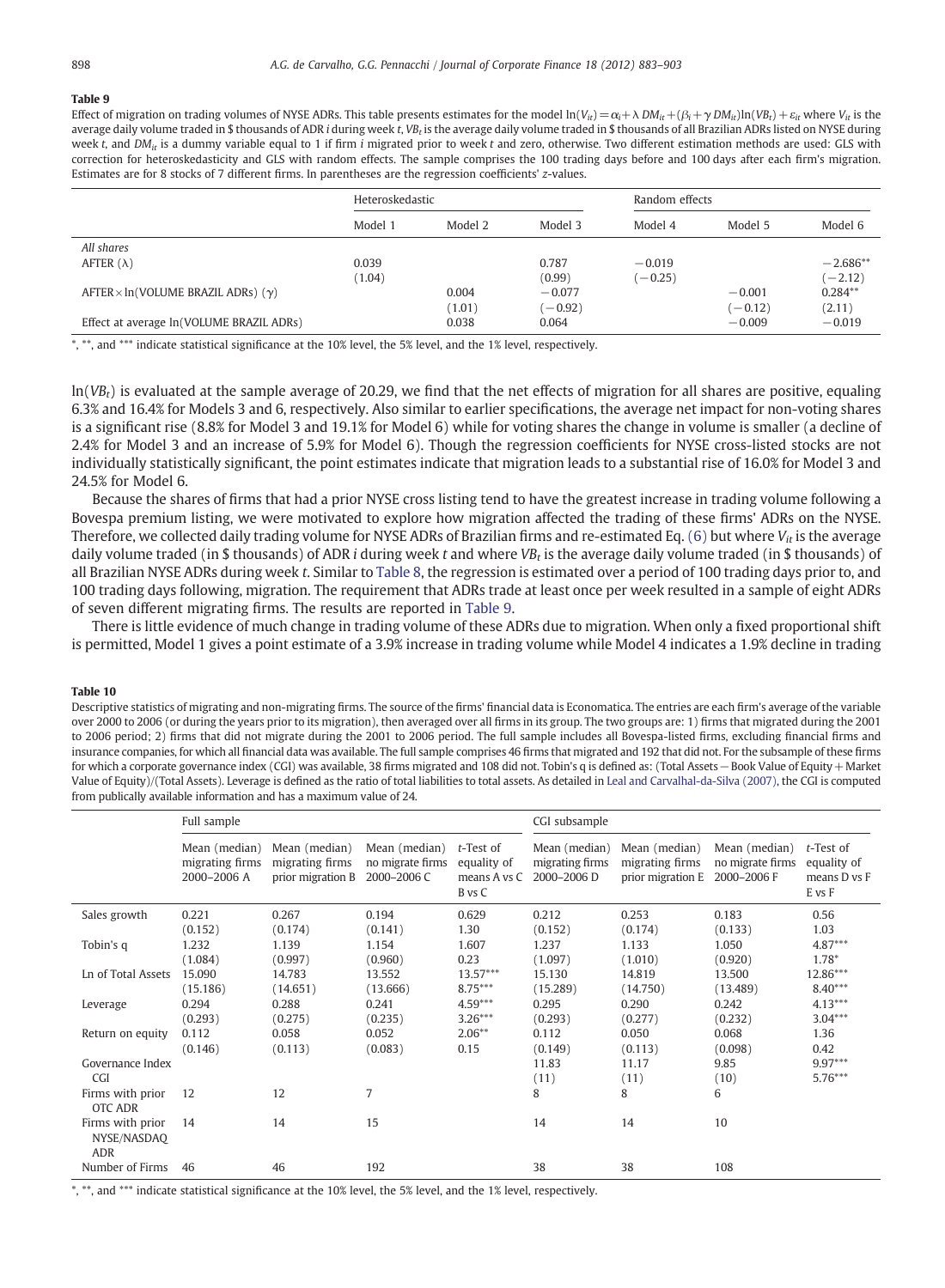<span id="page-16-0"></span>Characteristics predicting firms' decisions to migrate. The table reports estimates of a Cox proportional hazard model  $h(t) = h_0(t) \exp(\beta X_t)$  where the hazard rate,  $h(t)$ , is the probability of migrating during year t conditional on a vector of firm characteristics observable at the start of year t,  $X_h h_0(t)$  is the date t baseline hazard function and β is a vector of coefficients. The table reports the estimated hazard ratios  $exp(\beta_1)$ ,  $exp(\beta_2)$ ,... for the firm characteristics, and robust z-statistics based on errors that cluster on each firm are given in parentheses. The full sample includes observations from 2000 to 2006 on 238 firms, 46 of which migrated and 192 of which did not. The CGI Subsample is a subset of 146 firms, 38 of which migrated and 108 of which did not. Firms' financial data is from Economatica. Tobin's q is defined as: (Total Assets−Book Value of Equity+Market Value of Equity)/(Total Assets) and Leverage is defined as the ratio of Total Liabilities to Total Assets. The corporate governance index (CGI), from [Leal and Carvalhal-da-Silva \(2007\),](#page-20-0) is computed from publically available information and has a maximum value of 24. The regressions include dummy variables that control for the following industries: Agriculture and Fisheries, Chemical, Construction, Electric and Electronic, Electric Power, Food and Beverage, Industrial Machinery, Mining, Nonmetallic Mining, Oil and Gas, Pulp and Paper, Software and Data, Telecommunication, Textile, Trade, Transportation Service, Vehicle and Parts, and Other. Estimates in columns two and four use observations on firm financial characteristics that are winsorized at the first and 99th percentiles.

|                                            | Hazard ratios |                        |               |                          |
|--------------------------------------------|---------------|------------------------|---------------|--------------------------|
|                                            | Full sample   | Full sample winsorized | CGI subsample | CGI subsample winsorized |
| Sales Growth                               | $1.145***$    | $1.762**$              | 1.101         | $2.241***$               |
|                                            | (2.08)        | (2.52)                 | (1.47)        | (2.82)                   |
| Tobin's q                                  | 1.284*        | $1.451*$               | 1.455         | $1.625*$                 |
|                                            | (1.68)        | (1.91)                 | (1.27)        | (1.65)                   |
| Log of Total Assets                        | $1.565***$    | $1.559***$             | $1.414***$    | 1.506***                 |
|                                            | (4.24)        | (4.40)                 | (3.03)        | (3.51)                   |
| Leverage                                   | 1.002         | 1.154                  | 0.940         | 0.459                    |
|                                            | (0.23)        | (0.14)                 | $(-0.06)$     | $(-0.66)$                |
| Return on Equity                           | $0.754**$     | 0.705                  | $0.768**$     | $0.539*$                 |
|                                            | $(-2.28)$     | $(-1.09)$              | $(-2.43)$     | $(-1.79)$                |
| OTC ADR                                    | 2.924***      | $2.770***$             | 1.901         | 1.741                    |
|                                            | (2.78)        | (2.67)                 | (1.41)        | (1.10)                   |
| NYSE/NASDAQ ADR                            | 1.884         | $1.922*$               | 1.528         | 2.060                    |
|                                            | (1.58)        | (1.67)                 | (0.95)        | (1.61)                   |
| Governance Index                           |               |                        | 1.082         | 0.983                    |
|                                            |               |                        | (1.41)        | $(-0.20)$                |
| <b>Industry Dummies</b>                    | Yes           | Yes                    | Yes           | Yes                      |
| Financial Variables Winsorized at 1% Tails | No            | Yes                    | No            | Yes                      |
| Number of Observations/Firms               | 1048          | 1048                   | 760           | 760                      |
|                                            | 238           | 238                    | 146           | 146                      |
| Log-Likelihood                             | $-196.36$     | $-195.51$              | $-152.12$     | $-138.88$                |

\*, \*\*, and \*\*\* indicate statistical significance at the 10% level, the 5% level, and the 1% level, respectively.

volume. However, neither of these coefficients is significantly different from zero. Models 2, 3, and 5 also produce small and statistically insignificant changes in trading volume. Only Model 6's coefficients are statistically significant. When its proportional shift of  $\lambda + \gamma$ ln(VB<sub>t</sub>) is evaluated at ln(VB<sub>t</sub>) = 9.39, which is the average log daily volume traded (in \$ thousands) of all Brazilian NYSE ADRs during our sample period, it implies a decline in trading volume of 1.9%. Hence, there appears to be little or no decline in trading of a firm's ADRs following migration. Apparently, a commitment to improve corporate behavior can raise the total trading volume for a firm's shares, with the greatest increase in its domestic market and without a material decline in its foreign market.<sup>30</sup>

In conclusion, our estimates indicate that shares' trading volumes on Bovespa increased following their premium listings, especially for non-voting shares. This supports the view that a commitment to improved disclosure benefits lesser-informed, nonvoting shareholders the most. These minority investors became less likely to suffer trading losses from insiders. In addition, we find that increases in trading volumes are particularly large for shares of firms that were previously cross-listed on the NYSE, providing evidence that exchanges' listing standards may be complementary in terms of their disclosure. Together, these results are evidence that Bovespa was successful in establishing premium listings to recoup losses in trading volume, though its success was not at the expense of the NYSE. The higher disclosure and governance standards of a premium listing appears to be a net benefit to investors by raising overall liquidity. $31$ 

#### 5.4. Characteristics of migrating firms

We now investigate whether particular characteristics can identify firms that tend to choose premium listings. As discussed earlier, theory predicts that if firms have substantial growth opportunities that require external funding, their controlling

<sup>&</sup>lt;sup>30</sup> On a related issue, there is mixed evidence as to whether a firm's domestic market trading increases or declines following a foreign cross-listing. For a review and empirical tests, see [Halling et al. \(2008\).](#page-20-0)

<sup>&</sup>lt;sup>31</sup> [Morck et al. \(2000\) and Jin and Myers \(2006\)](#page-20-0) show that improved liquidity due to better information disclosure and corporate governance should make the firm's share price better reflects its firm-specific risk. Thus, there should be a rise in the share return's idiosyncratic (firm-specific) risk relative to its systematic risk or "beta" (covariance with market returns). In unreported tests similar to those of [Ferreira and Laux \(2007\),](#page-20-0) we examined migrating firms' share variance, beta, and relative idiosyncratic risk (equal to the market model regression  $R^2$  ratio [1 $-R^2\rfloor/R^2$ ) for the 100 trading days prior to each firm's migration. We then compared these statistics to those computed for the 100 trading days following migration. The average of the migrating firms' share variances and share betas fell, while their average relative idiosyncratic risks rose. While the changes in these statistics following migration are consistent with theory, none of the changes in these averages were statistically significant.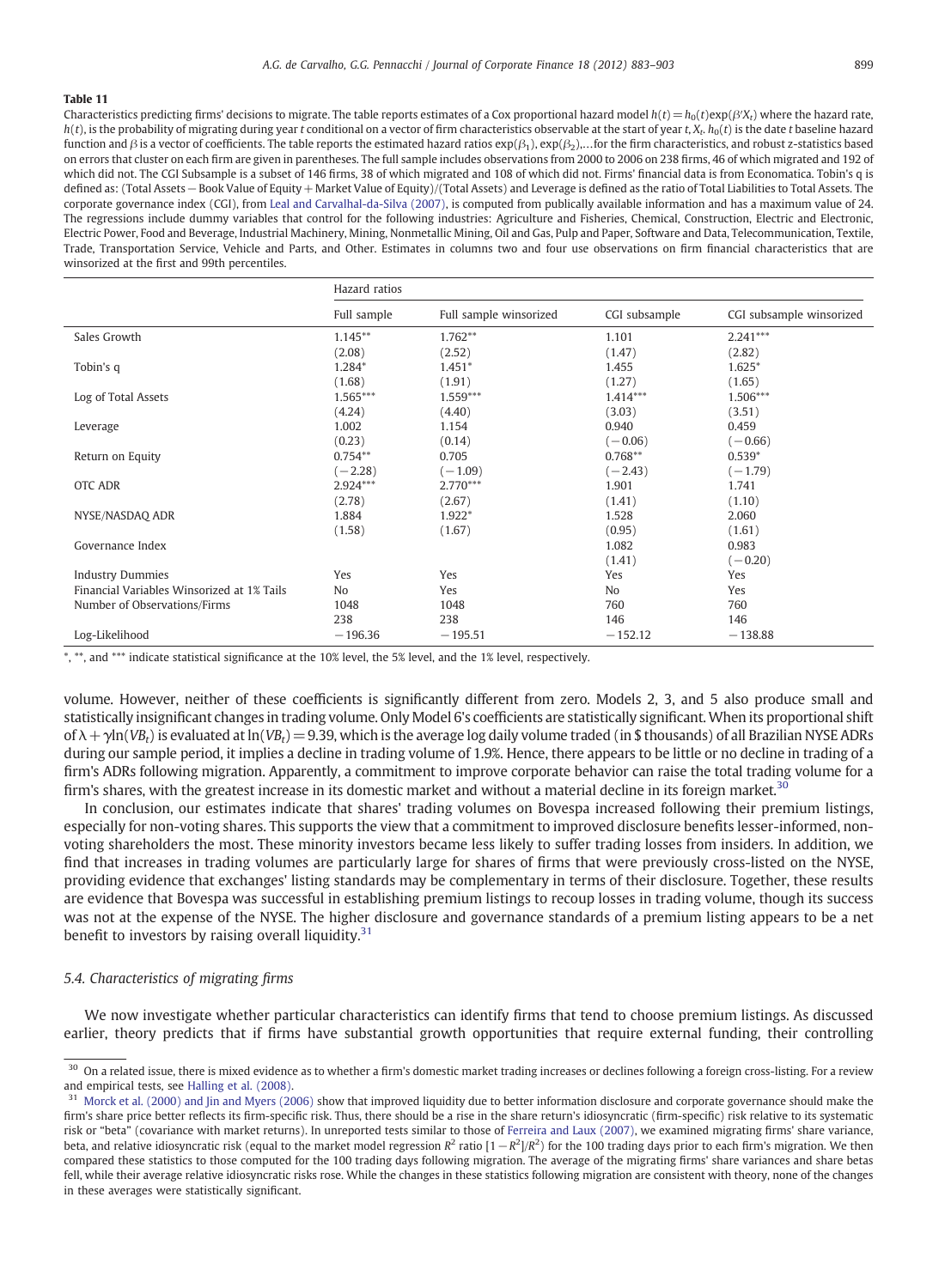<span id="page-17-0"></span>shareholders are more likely to forego expropriation of minority investors in order to lower their firms' funding costs. A way to commit to this behavior is to migrate to a premium listing.

[Table 10](#page-15-0) compares descriptive statistics of migrating and non-migrating firms. Columns A, B, and C cover the full sample of 238 Bovespa-listed firms while Columns D, E, and F cover the 146-firm subset for which the CGI (corporate governance index) was also available. For both samples, the means and medians of each of the financial variables are calculated for migrating firms (Columns A and D) and non-migrating firms (Columns C and F) during the 2000–2006 period. In addition, the means and medians of the variables are calculated for migrating firms during only the years prior to their migration (Columns B and E).

Tests of the equality of means show that migrating firms had significantly greater total assets and leverage relative to non-migrating firms. For the full sample of firms, those that migrated had a significantly higher return on equity over the entire 2000–2006 period compared to non-migrating firms, but there were no significant return on equity differences during the years prior to their migrations. For the CGI subset of firms, migrating firms had significantly higher Tobin's q and a higher CGI than did non-migrating firms.

[Table 11](#page-16-0) presents the results of multivariate analysis using Cox proportional hazard model regressions. These regressions are run for the full sample of firms (columns one and two) as well as for the subsample for which the CGI index is available (columns three and four). The table reports each explanatory variable's hazard ratio estimate,  $\exp(\beta_1)$ ,  $\exp(\beta_2)$ , ..., so that a point estimate

### Table 12

Bovespa seasoned equity offerings. Market indicates the firm's listing at the time of the offering. Initial returns are computed with respect to the distribution price and first closing price after the distribution.

| Date  | Firm/Stock          | Market          | Total Issued (R\$ mil.) | ADR Issued (R\$ mil.)    | Foreign Investors (%) |
|-------|---------------------|-----------------|-------------------------|--------------------------|-----------------------|
| 6/01  | Petrobahia          | Traditional     | $\overline{7}$          | $\overline{\phantom{0}}$ | n.a.                  |
| 9/01  | Mehir Holding       | Traditional     | $\overline{2}$          | $\overline{\phantom{0}}$ | n.a.                  |
| 7/01  | Petrobras           | Traditional     | 2014                    | 1629                     | n.a.                  |
| 12/01 | Nova Marlin         | Traditional     | 129                     | $\overline{a}$           | n.a.                  |
| 11/01 | CBLC                | Traditional     | 243                     | $\overline{a}$           | n.a.                  |
| 3/02  | <b>CVRD</b>         | Traditional     | 4522                    | 2552                     | n.a.                  |
| 5/02  | Sabesp              | NM              | 527                     | 157                      | n.a.                  |
| 8/02  | NET/Globocabo       | Level 1         | 597                     | $\overline{a}$           | n.a.                  |
| 9/02  | Marcopolo           | Level 2         | 95                      | $\overline{a}$           | n.a.                  |
| 2/03  | Rossi Residencial   | Level 1         | 80                      |                          | n.a.                  |
| 4/03  | <b>CSN</b>          | Traditional     | 414                     |                          | n.a.                  |
| 7/03  | Coteminas           | Traditional     | 111                     |                          | n.a.                  |
| 9/03  | Unibanco            | Level 1         | 637                     | 446                      | n.a.                  |
| 12/03 | Votorantin Celulose | Level 1         | 745                     | 447                      | n.a.                  |
| 12/03 | Suzano              | Traditional     | 443                     |                          | n.a.                  |
| 5/04  | <b>CCR</b>          | <b>NM</b>       | 375                     | $\overline{a}$           | n.a.                  |
| 9/04  | Weg                 | Level 1         | 319                     | $\overline{a}$           | n.a.                  |
| 9/04  | <b>Braskem</b>      | Level 1         | 1211                    | 807                      | n.a.                  |
| 9/04  | Sabesp              | <b>NM</b>       | 688                     | 501                      | n.a.                  |
| 12/04 | Gerdau              | Level 1         | 413                     |                          | n.a.                  |
| 12/04 | Gerdau Met.         | Level 1         | 88                      | $\overline{a}$           | n.a.                  |
| 12/04 | <b>Bradespar</b>    | Level 1         | 1045                    | $\overline{a}$           | n.a.                  |
| 12/04 | Suzano Pet.         | Level 2         | 179                     |                          | n.a.                  |
| 1/05  | Unibanco            | Level 1         | 718                     |                          | 56.7                  |
| 3/05  | ALL                 | Level 2         | 645                     | $\overline{a}$           | 80.0                  |
| 4/05  | Ultrapar            | Traditional     | 362                     | 137                      | 74.8                  |
| 4/05  | Gol                 | Level 2         | 594                     | 451                      | 79.2                  |
| 6/05  | AES Tietê           | Traditional     | 1060                    | $\overline{a}$           | 80.2                  |
| 7/05  | Lojas Renner        | <b>NM</b>       | 886                     | $\overline{a}$           | 86.3                  |
| 9/05  | Unibanco            | Level 1         | 1765                    | 1310                     | 80.5                  |
| 9/05  | <b>Bradespar</b>    | Level 1         | 505                     | $\overline{a}$           | 67.1                  |
| 9/05  | Cyrela              | <b>NM</b>       | 902                     | 566                      | 72.2                  |
| 12/05 | Tractebel           | <b>NM</b>       | 1052                    |                          | 55.1                  |
| 2/06  | Iochpe-Maxion       | Level 1         | 340                     |                          | 47.3                  |
| 3/06  | Rossi Residencial   | <b>NM</b>       | 1013                    | $\overline{a}$           | 80.3                  |
| 3/06  | <b>TAM</b>          | Level 2         | 1559                    | 510                      | 79.9                  |
| 3/06  | Dasa                | NM              | 662                     |                          | 84.9                  |
| 4/06  | Duratex             | Level           | 609                     |                          | 46.4                  |
| 4/06  | Submarino           | <b>NM</b>       | 929                     |                          | 89.9                  |
| 4/06  | Localiza            | <b>NM</b>       | 394                     | $\overline{a}$           | 73.6                  |
| 4/06  | Saraiva             | Level 2         | 183                     | $\overline{a}$           | 85.8                  |
| 4/06  | Randon              | Level 1         | 235                     | -                        | 57.5                  |
| 6/06  | Porto Seguro        | $\textsf{NM}{}$ | 201                     |                          | 53.8                  |
| 6/06  | Banco do Brasil     | <b>NM</b>       | 2273                    | -                        | 50.9                  |
| 7/06  | Cesp                | Level 1         | 3200                    |                          | 30.4                  |
|       |                     | NM              | 838                     |                          | 75.5                  |
| 7/06  | Cyrela              |                 |                         |                          |                       |
| 9/06  | Eletropaulo         | Level 2         | 1345                    | 4                        | 59.8                  |
| 10/06 | Perdigão            | <b>NM</b>       | 800                     | 64                       | 43.2                  |

Source: Bovespa.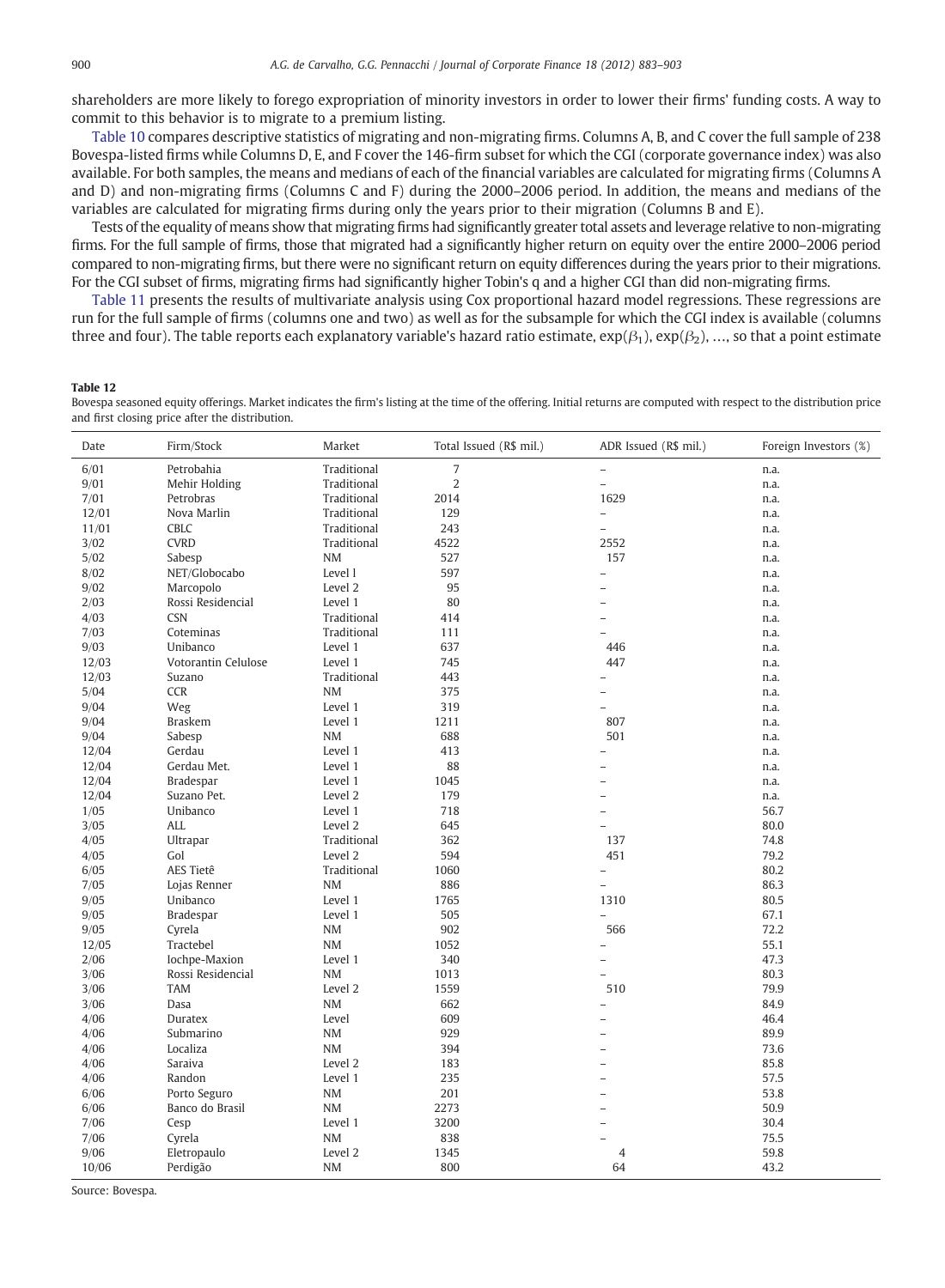<span id="page-18-0"></span>greater (less) than unity indicates a greater (lesser) likelihood of migration due to an increase in the variable relative to the baseline hazard,  $h<sub>0</sub>(t)$ . In parentheses are z-statistics based on errors that cluster on each firm. The regressions control for industry differences, and to examine the effect of extreme outliers that might arise from reporting errors, the regressions are run with and without winsorizing the financial variables at the 1% upper and lower tails of the observations.

For the full sample of firms (columns one and two of [Table 11](#page-16-0)), consistent with theory we find that the prior year's sales growth and Tobin's q predict the decision to migrate at the 5% and 10% confidence levels, respectively. Firm size (log of total assets) is also highly significant. A possible explanation for this size effect is that smaller firms may tend to rely on bank loan financing due to high fixed costs of issuing public securities. Consistent with [Harvey et al. \(2004\)](#page-20-0), a smaller firm might reduce its cost of external finance by submitting to loan covenants enforced by bank monitoring, obviating the need to protect minority shareholders via a premium listing.

There is some evidence (only when variables are not winsorized) that firms with a lower return on equity are more likely to migrate. Perhaps a low return on equity proxies for a lack of internal funds, thereby necessitating greater external funding of growth opportunities. Firms that previously had OTC ADRs, and to a lesser extent those having NYSE/NASDAQ ADRs, are also more likely to seek a premium listing. Having an OTC ADR might indicate that a firm desires external financing but is unwilling to pay the higher costs of an exchange listing. A premium listing could be a more cost-effective way of bonding the firm to better protect minority shareholders.

The qualitative results are similar for the subsample of firms for which the CGI is available. Sales growth and Tobin's q continue to predict a greater tendency to migrate, though only when variables are winsorized. Greater firm size and a lower return on equity also increase the likelihood of a premium listing. Interestingly, the CGI is not a significant predictor of migration, and its inclusion decreases the significance of a firm having an ADR. This may be due to colinearity since one of the CGI questions asks if the firm uses U.S. or IAS GAAP accounting. Overall, these regression results are consistent with the hypothesis that reducing the external cost of funding growth opportunities can motivate a firm's premium listing.

If, indeed, the motive for a premium listing was to reduce financing costs in order to take advantage of growth opportunities, we should expect that premium-listed firms would be more likely to have seasoned equity offerings (SEOs). [Table 12](#page-17-0) provides informal, but striking evidence that firms choose premium listings in order to reduce the costs of subsequent SEOs. Of the 48 SEOs since the opening of Bovespa's premium segments in June of 2001, 37 of them (77%) were by firms having a prior premium listing. Twenty-nine of the 37 were issues of firms that migrated to a premium segment while the other eight were of firms that established premium listings at their IPOs. As of year-end 2006, there were approximately 350 total companies with a Bovespa exchange listing and only 86 of them (25%) had a premium listing. If we consider the 87 relatively large firms who were in Bovespa's IBX index at the end of 2006, 55 of them (63%) had a premium listing, which is still less than the 77% of SEOs by premium-listed firms over the entire sample period. Hence, relative to a firm with a traditional Bovespa listing, a premium-listed firm was more likely to issue seasoned equity.

# 6. Conclusions

Prior research has highlighted the roles that good corporate governance and disclosure play in the development of capital markets. However, in many countries reforms of corporate law aimed at protecting minority investors often face serious political opposition. In this environment, private contractual arrangements in the form of premium stock exchange listings show promise as mechanisms for pledging better corporate behavior. Our evidence suggests that a Bovespa premium listing is a credible bonding mechanism that Brazilian firms can use to reduce their cost of funding growth opportunities.

By allowing previously-listed corporations to choose a premium listing, the creation of Bovespa's premium segments provides a setting to analyze the pure effects of adopting improved corporate governance and disclosure. In this study, we found that a firm's shares tend to earn a positive abnormal return when it chooses a premium listing, especially if the listing requires improved governance standards in addition to greater transparency. In addition, a firm's increase in share value from a premium listing is typically greater if its shares had not previously been cross-listed on a U.S. exchange. Migration also tends to reduce the premium between a firm's voting and non-voting shares. Moreover, choosing a premium enhances trading volume for non-voting shares, consistent with the notion that improved disclosure creates liquidity. These results are important because they provide evidence that the private creation of premium listings can be successful in improving investor welfare and encouraging greater capital market development.

By making an alternative bonding mechanism available to Brazilian firms, Bovespa's premium listings might be a partial explanation for why foreign cross-listings on U.S. exchanges are in decline ([Doidge et al., 2009](#page-19-0)). Listing on a Bovespa premium segment leads to an increase in shareholder value that is similar to cross listing on a U.S. exchange. Bovespa's innovation supports the view that competition among the world's stock exchanges can lead to higher overall standards of corporate behavior.

#### Acknowledgments

The authors thank Nelson F. Souza Sobrinho, Priscilla M. Flori, Solange Kileber, Chang Joo Lee, and Rodrigo Tolentino for their excellent research assistance. We are grateful for valuable comments by Murillo Campello, Karl Lins, John McConnell, Jeffry Netter, Andrei Simonov, Michael Weisbach, an anonymous referee, seminar participants at the Federal Reserve Bank of Atlanta, Georgetown University, the International Monetary Fund, KAIST, the Pontifical Catholic University of Rio de Janeiro, the University of Illinois, and the University of Utah, and session participants at the 2009 Financial Intermediation Research Society Conference.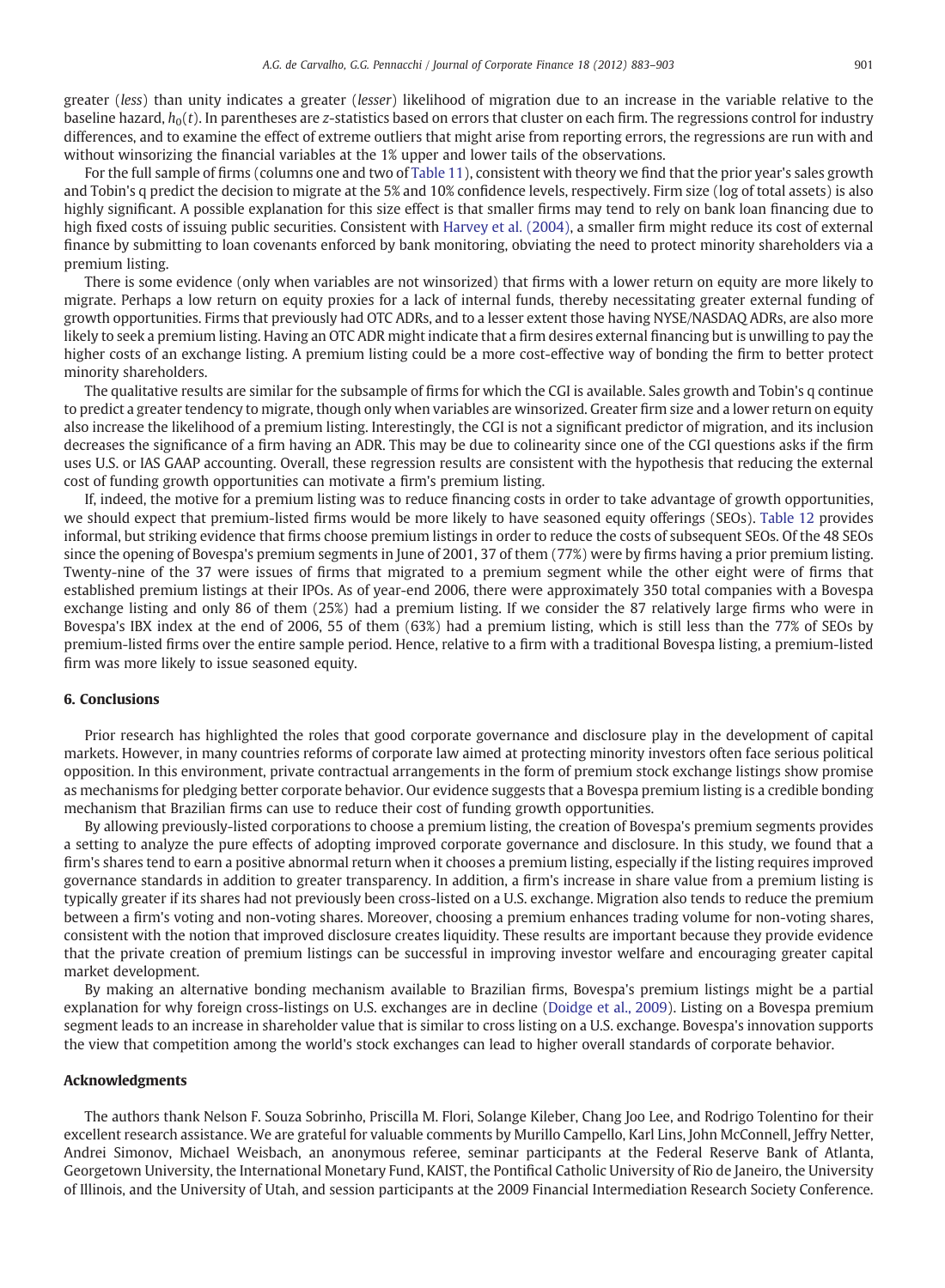# <span id="page-19-0"></span>Appendix. Rules for admission to BOVESPA's premium listings

BOVESPA lays down a series of standards for the conduct of companies, managers and controlling shareholders considered as important for valuation of shares and other assets issued by the company. The adherence to these practices distinguishes a company as either a Level 1 (Nível 1) Company, a Level 2 (Nível 2) Company, or a Novo Mercado company, depending on the degree of commitment assumed by the company.

All these rules are consolidated in the Listing Regulations, the adherence to which is voluntary. The commitment entered into by the company, its controlling shareholders and its management are signed via a contract to which these entities and BOVESPA are parties.

#### Level 1

Level 1 companies largely undertake to improve methods of disclosure to the market and to disperse their shares among the largest number of shareholders possible. Thus, the principal practices required of a Level 1 company are:

- maintenance of a free-float of at least 25% of capital;
- holding of public offerings for placing shares through mechanisms that favor capital dispersion to a broader spectrum of shareholders;
- improved disclosure of quarterly information including the obligation of reporting consolidated figures and special audit revision;
- adherence to the disclosure rules for transactions involving assets issued by the company on the part of the controlling shareholders or company management;
- disclosure of shareholder agreements and stock option programs;
- provision of an annual calendar of corporate events.

#### Level 2

To be classified as a Level 2 company, in addition to the obligations of Level 1, the company and its controlling shareholders must adopt and observe a much broader range of corporate governance practices and minority shareholder rights. In summary, the criteria for listing as a Level 2 company are:

- a term of two years or less for the entire Board of Directors without staggered elections;
- the annual balance sheet to be made available in accordance with US GAAP or IAS;
- granting to all holders of common shares the same conditions obtained by the controlling shareholders on the transfer of the control of the company and 80% of these conditions for preferred shareholders (partial tag along);
- voting rights granted to preferred shares in certain circumstances such as transformation, incorporation, spin-off and merger of the company and approval of contracts between the company and other companies of the same group;
- obligation to hold a tender offer by the economic value criteria should the capital be closed or registration as a Level 2 company be canceled;
- adherence to the Market Arbitration Panel as the vehicle to resolve corporate disputes.

#### Novo Mercado

To be listed in the Novo Mercado, besides all the obligations established to enter Level 2 the firm must issue and list only voting shares (common stock).

#### References

- Amihud, Y., Mendelson, H., 1986. Asset pricing and the bid-ask spread. J. Financ. Econ. 17, 223–249.
- Bebchuk, L., Roe, M., 1999. A theory of path dependence in corporate ownership and governance. Stanford Law Rev. 52, 127–170.
- Bekaert, G., Harvey, C., Lundblad, C., 2007. Liquidity and expected returns: lessons from emerging markets. Rev. Financ. Stud. 20, 1783–1832.
- Benos, E., Weisbach, M., 2004. Private benefits and cross-listings in the united states. Emerg. Mark. Rev. 5, 217–240.

Bottazzi, L., Da Rin, M., 2002. Europe's 'new' stock markets. Innocenzo Gasparini Institute for Economic Research Working Paper.

Burghof, H.-P., Hunger, A., 2004. The neuer markt: an (overly) risky asset of Germany's financial system. Adv. Financ. Econ. 10, 295–324.

Campbell, J., Lo, A., MacKinlay, A.C., 1997. The Econometrics of Financial Markets. Princeton University Press, Princeton.

Claessens, S., Schmukler, S., 2007. International financial integration through equity markets: which firms from which countries go global? J. Int. Money Financ. 26, 788–813.

Coffee, J., 1999. The future as history: the prospects for global convergence in corporate governance and its implications. Northwestern University Law Rev. 93, 641–708.

Coffee, J., 2002. Racing towards the top? The impact of cross-listings and stock market competition on international corporate governance. Columbia Law Rev. 102, 1757–1831.

Doidge, C., 2004. U.S. cross-listings and the private benefits of control: evidence from dual-class firms. J. Financ. Econ 72, 519–553.

Doidge, C., Karolyi, A., Stulz, R., 2004. Why are foreign firms that are listed in the U.S. worth more? J. Financ. Econ 71, 205–238.

Doidge, C., Karolyi, A., Stulz, R., 2009. Has New York become less competitive than London in global markets? Evaluating foreign listing choices over time. J. Financ. Econ. 91, 253–287.

Dyck, A., Zingales, L., 2004. Private benefits of control: an international comparison. J. Financ. 59, 537–600.